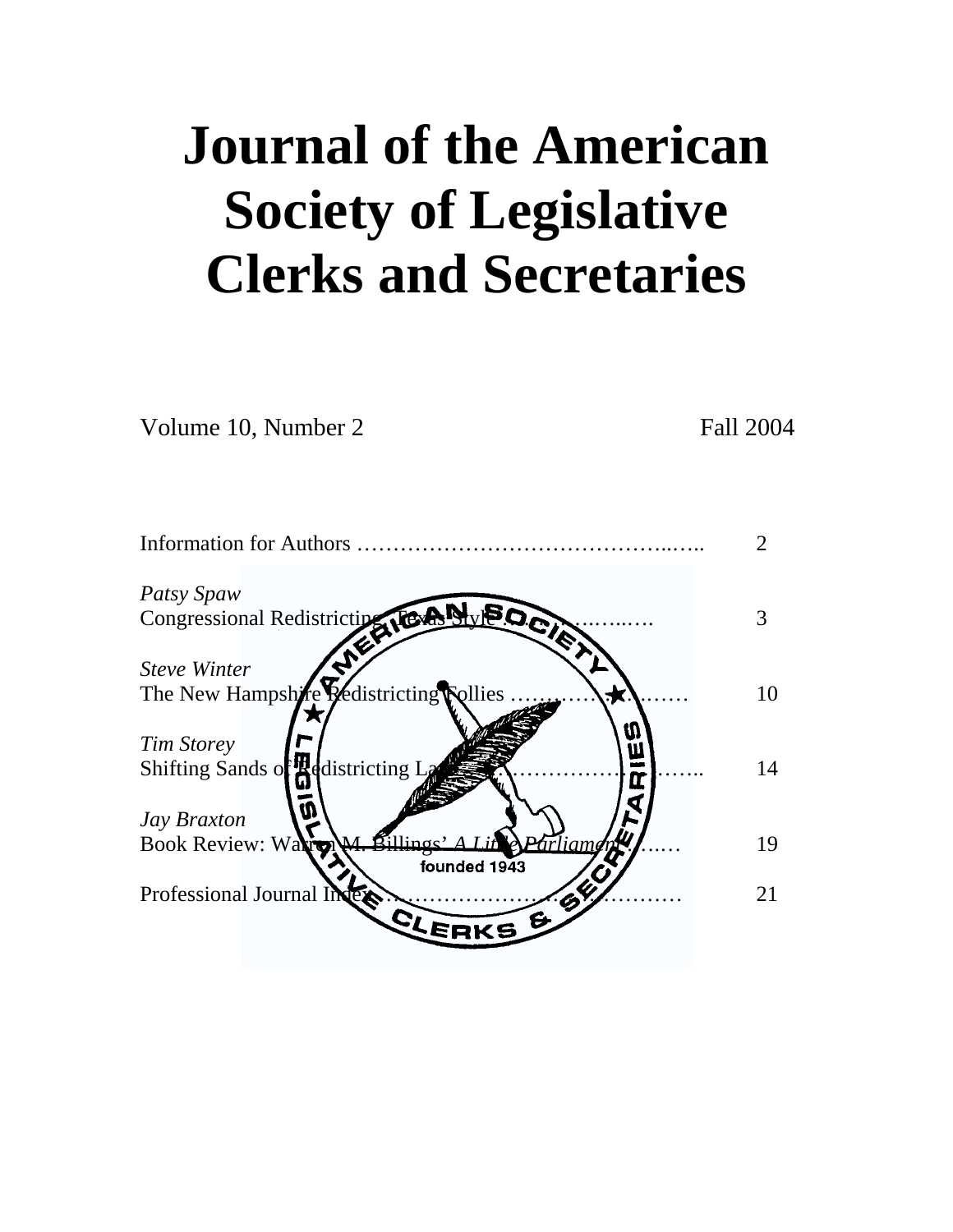# **Journal of the American Society of Legislative Clerks and Secretaries**

# **2004-2005 Staff**

| Editor:                      | B. Scott Maddrea, VA House<br>Deputy Clerk, Committee Operations |
|------------------------------|------------------------------------------------------------------|
| Vice Chair:                  | Linda Hawker, IL Senate<br>Secretary of the Senate               |
| <b>Associate Vice Chair:</b> | Linda Tubbs, TX Senate<br>Assistant Calendar Clerk               |

# **Editorial Board**

Linda Hawker, Secretary of the Senate, IL Barbara L. Regen, Senior Committee Coordinator, VA House Pat Saville, Secretary of the Senate, KS Linda Tubbs, Assistant Calendar Clerk, TX Senate

# Committee Members

Mardi Alexander – TX Bradley Bolin – IL Liz Clark – AS Stephen Davis - MO Cindy Johnston – OR Hobie Lehman – VA Millie MacFarland - ME John Phelps – FL Barbara Regen – VA Gail Romanowski – MN Pat Saville – FL Juliana Singh – AS Matthew Schuler – OH Steve Winter - NH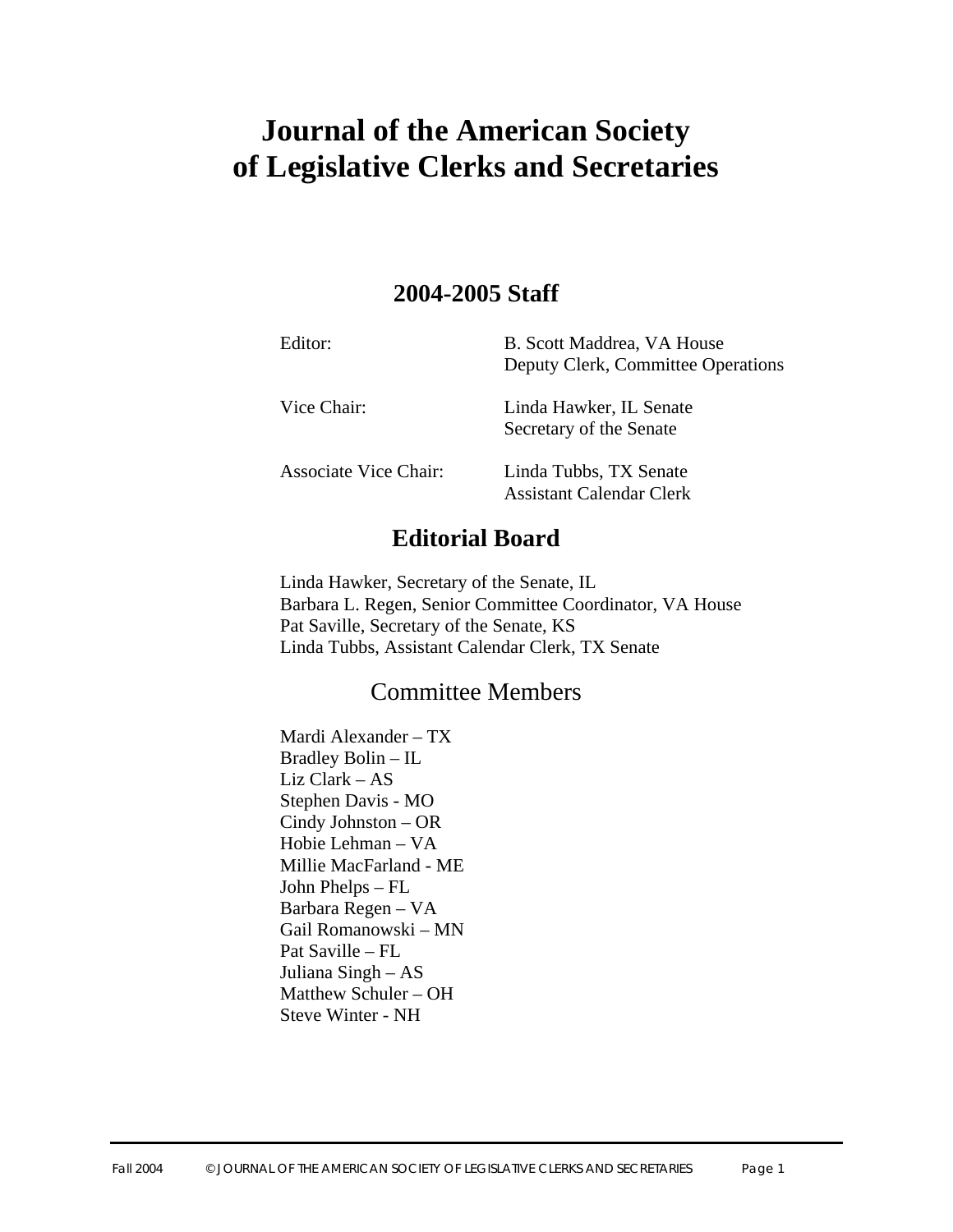#### **INFORMATION FOR AUTHORS**

The editor of the *Journal of the American Society of Legislative Clerks and Secretaries* welcomes manuscripts which would be of interest to our members and legislative staff, including topics such as parliamentary procedures, management and technology. Articles must be of a general interest to the overall membership.

Contributions will be accepted for consideration from members of the American Society of Legislative Clerks and Secretaries, members of other National Conference of State Legislatures staff sections and professionals in related fields.

All articles submitted for consideration will undergo a review process. When the Editorial Board has commented, authors will be notified of acceptance, rejection or need for revision of manuscripts. The review procedure will require a minimum of four to six weeks. Two issues are printed annually – one in the spring and the other in the fall.

### **STYLE AND FORMAT**

Specialized jargon should be avoided. Readers will skip an article they do not understand.

Follow a generally accepted style manual such as the University of Chicago Press *Manual of Style*. Articles should be word processed on 3.5" disks in WordPerfect 8.0 or Word 2000 or typewritten, one-sided, double-spaced, with oneinch margins.

Number all references as endnotes in the order in which they are cited within the text. Accuracy and adequacy of the references are the responsibility of the author.

#### **SUBMISSION**

Mail disk or original and four copies to:

B. Scott Maddrea, Editor Committee Operations Virginia House of Delegates P.O. Box 406 Richmond, VA 23218

The material should be mailed flat. Graphic materials should be submitted at the same time with appropriate cardboard backing.

Inquiries from readers and potential authors are encouraged. You may contact the editor: by telephone at (804) 698-1540 or email at [Smaddrea@house.state.va.us](mailto:Smaddrea@house.state.va.us). Letters to the editor are welcomed and will be published to provide a forum for discussion.



The *Journal of the American Society of Legislative Clerks and Secretaries* (ISSN 1084- 5437) consists of copyrighted and uncopyrighted material. Manuscripts accepted for publication become the property of the American Society of Legislative Clerks and Secretaries. All rights reserved. Reproduction in whole or part without permission is strictly prohibited.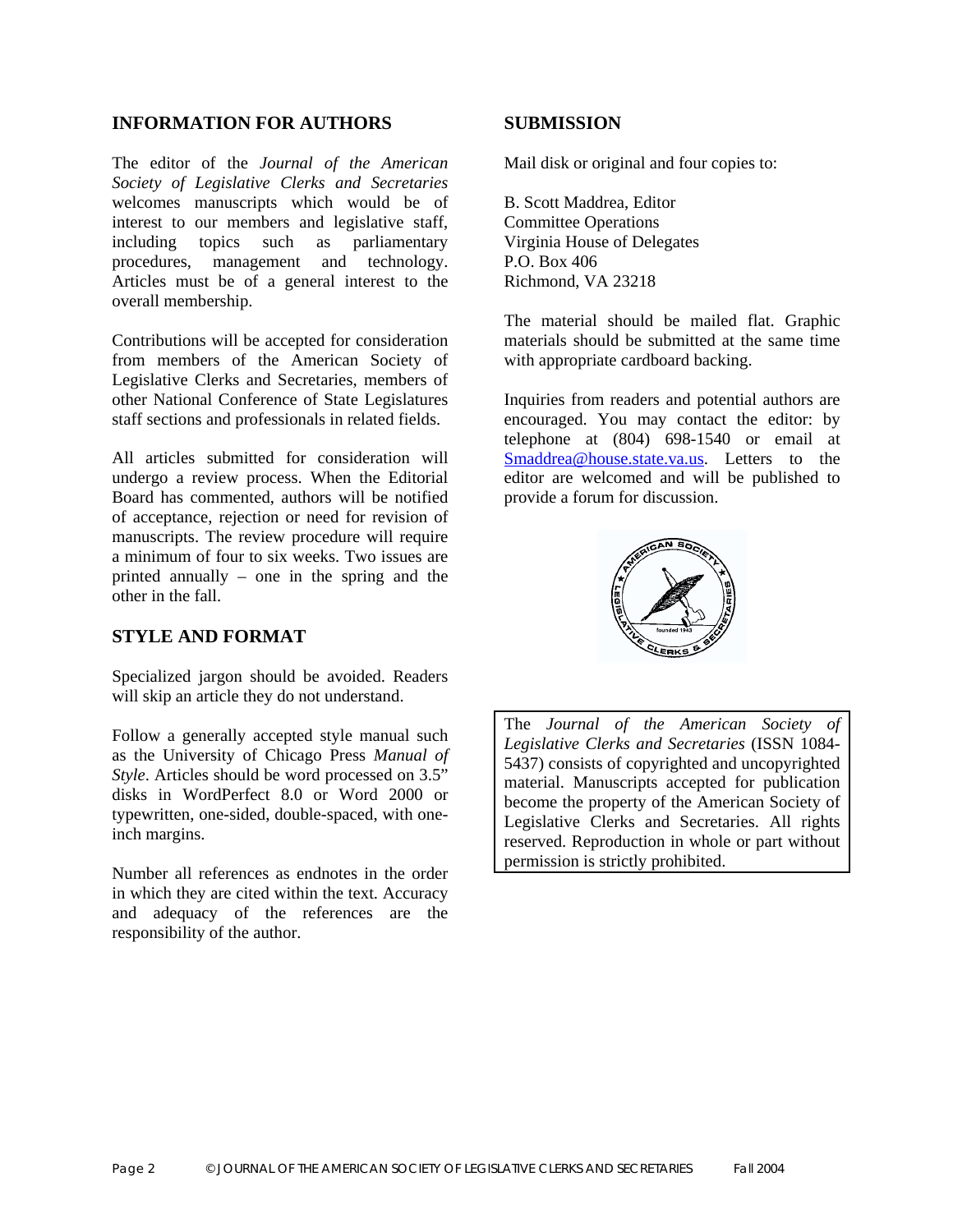

# **CONGRESSIONAL REDISTRICTING, TEXAS STYLE**

By Patsy Spaw, Secretary of the Texas Senate

The 2003 Texas redistricting battle received press attention nationwide. While stories of Texas representatives bunking at a Holiday Inn in Ardmore, Oklahoma, and Texas senators setting up a war room at the Albuquerque, New Mexico, Marriott made for great press, less coverage was given to the basis of the dispute: the intersection of politics and parliamentary procedure in the Texas Legislature.

The fight, which was over the reapportionment of the United States House of Representatives districts in Texas, would span four legislative sessions--the regular session and three special sessions called to deal with the issue. Before the redistricting legislation was finally passed in October of 2003, observers of the Texas Legislature would witness historic events, including quorum breaks and unprecedented parliamentary maneuvers. It was a bumpy ride for both political parties.

#### *Background: History and Politics*

When the Texas Legislature assembled for its regular session in January, 2003, Republicans were in control of both houses of the legislature for the first time since Reconstruction. During the previous legislature, which met in regular session from January to May of 2001, the house had a Democratic majority and the senate a Republican majority. Because of this split, that legislature had reached an impasse in its attempts to pass legislation for reapportioning the state into the new state senate and house districts and the new congressional districts following the 2000 census. The task of drawing the new maps for the state senate and house seats fell to a constitutionally created state panel. The congressional district reapportionment was made by a federal court.

The elections held under the state redistricting panel's plans in 2002 resulted in Republican gains in both houses of the state legislature. The Republicans increased their majority in the senate from 16 Republicans to 15 Democrats in 2001 to 19

Republicans to 12 Democrats in 2003. A Republican majority in the house (88 Republicans to 62 Democrats) was finally achieved in 2003 after a 16 seat swing. The party fared less well in congress; because the court-drawn plan for congressional redistricting generally favored incumbents, the Democrats held on to a majority in the house delegation, 17 to 15. Republicans objected to the district alignment implemented by the court because the election results under the plan did not reflect the Republican majority among Texas voters, but it was unclear whether they would have to wait until after the next decennial census in 2010 to have an opportunity to redraw the districts in order to increase their numbers in congress.

#### *Redistricting Resurfaces: Quorum Break in House (Ardmore Adventure)*

There seemed to be little enthusiasm for attempting to tackle redistricting again when the regular session of the 78th Legislature convened in January of 2003. But five weeks into the 140-day regular session, the chair of the house committee on redistricting requested an opinion from the Texas attorney general as to whether the legislature had a "mandated responsibility to enact a permanent map for the electoral period 2003 through 2010" even though a court-drafted alignment was already in place and an election had been held using those districts. In April, 2003, the attorney general issued an opinion that concluded that the legislature had the authority to pass a new plan but could not be compelled to do so until after the next census.<sup>1</sup> In May, with end-ofsession deadlines looming, the house redistricting committee approved a house bill for congressional redistricting that favored GOP candidates.

The redistricting bill was set for debate on the house floor on Monday, May 12, 2003. The following Thursday was the last day in the house for house bills to be considered on second reading without a

<span id="page-3-0"></span> $1$  Tex. Att'y Gen. Op. No. GA-0063 (2003).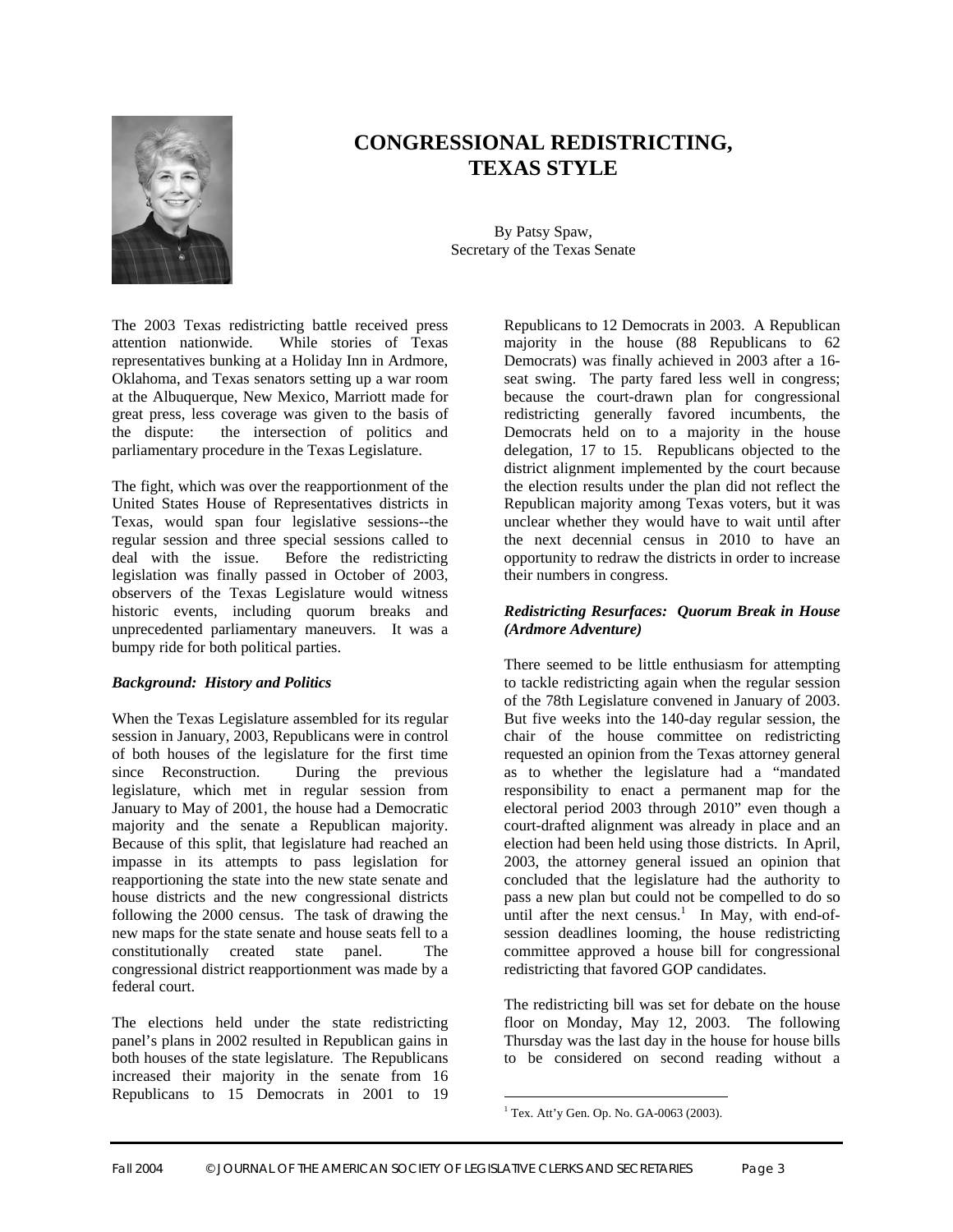suspension of the rules. When the house convened that Monday, more than 50 Democratic members were absent, denying the house the 100 members necessary to achieve a quorum. Since the days of the Republic of Texas, every Texas constitution has provided that two-thirds of the membership of each house constitutes a quorum.<sup>[2](#page-4-0)</sup>

Without a quorum, no legislative business could be conducted in the house. If the Democrats could maintain the quorum break through the Thursday deadline, the redistricting bill was dead. A call was placed on the house as provided by the house rules and the Texas Constitution. The speaker ordered the sergeant-at-arms, who was assisted by state troopers, to find the missing legislators. The doors to the house chamber were locked, the members who were present were not allowed to leave, and towards eveningsleeping cots were brought in.<sup>3</sup> If the house adjourned or recessed, the call would be dissolved. However, the house assumed the posture of standing at ease while the leadership worked to assemble a quorum, and members were then allowed to leave the chamber with the written permission of the speaker.

The quorum break was a coordinated effort by at least 51 Democratic members to stop congressional redistricting. The absent members, who were called both "Killer Ds" and "Chicken Ds," had left Texas for Ardmore, Oklahoma, beyond the jurisdiction of Texas Department of Public Safety officers (who nevertheless did cross state lines to ask absent members to return voluntarily). The members were determined to stay away until the house leadership agreed to stop the redistricting plan or until the Thursday procedural deadline passed. The senate, continuing to work throughout the crisis, tried to identify critical legislation that might be threatened by the walkout.

On Wednesday, May 14, after a three-day standoff during which the house stood at ease, the call was dissolved, the house adjourned, and the speaker declared redistricting dead for the regular session. The house still did not have a quorum on Thursday, but on Friday, with the time having run out on the critical deadline, the Democrats returned to Texas and the house chamber.

#### *First Called Session: Stalemate in Senate*

Thwarted by the Democrats' tactics during the regular session, the congressional redistricting effort was revived just weeks after that session's close when the governor called a special session for that purpose.<sup>4</sup>The house committee on redistricting held meetings in the interim prior to the first called session, and quick passage in the house seemed inevitable once the session started. House Democrats urged their senate counterparts to take a stand against the Republicans during the special session, and this time redistricting failed because of action in the senate.

Under senate tradition and rules, two-thirds of the members (21) must vote to bring a bill up for consideration, so just 11 of the 31 members of the senate could block any bill from being considered. Called the "two-thirds rule" by journalists and many members, the practice is actually a senate rule combined with a senate tradition that encourages consensus and deal-making. Senate rules require that bills be placed on the calendar and taken up for consideration in the order in which they are reported from committee. A vote of two-thirds of the members present is required to suspend this "regular order of business" and take up a bill out of its regular calendar order.

The practice of placing "dummy" or "blocker" bills at the top of regular calendar order by reporting them out of committee before any other legislation is reported out dates back several decades. In recent sessions, these innocuous bills have had subjects like park beautification and preservation and are never intended to pass. Traditionally, the blocker bills stay at the top of the calendar throughout the session and are never taken up for debate. With the blocker at the top of the regular calendar order, a two-thirds vote to suspend the regular order is required to consider any other bill. This tradition has been followed by the senate under the leadership of both parties, and its use has been credited with making the senate more cordial, since a consensus must be reached in order for legislation to reach the floor for debate.<sup>5</sup> A

 $\overline{a}$ 

<span id="page-4-0"></span> 2 Article III, Section 10, Texas Constitution. A quorum in the Texas House is 100 members; a quorum in the Texas Senate is 21 members. The quorum requirement for congress, under the United States Constitution, and for most state legislatures is a majority of the membership.

<span id="page-4-1"></span>Lou Dubose and Jan Reid, "The Man With the Plan," *Texas Monthly, vol.* 32, no. 8, at p. 98, August 2004.

<span id="page-4-2"></span><sup>4</sup> According to the Texas Constitution, Article III, Section 5, and Article III, Section 40, only the governor may call the legislature into special session, and each special session may last no longer than 30 days. There is no limit on the number of special sessions that may be called, and in fact, one may be called immediately upon adjournment of the preceding session. The subjects to be addressed during the session are determined by proclamation of the governor.<br><sup>5</sup> The hou

<span id="page-4-3"></span>The house has no comparable practice. In contrast, the order of business in the house is essentially controlled by the speaker, who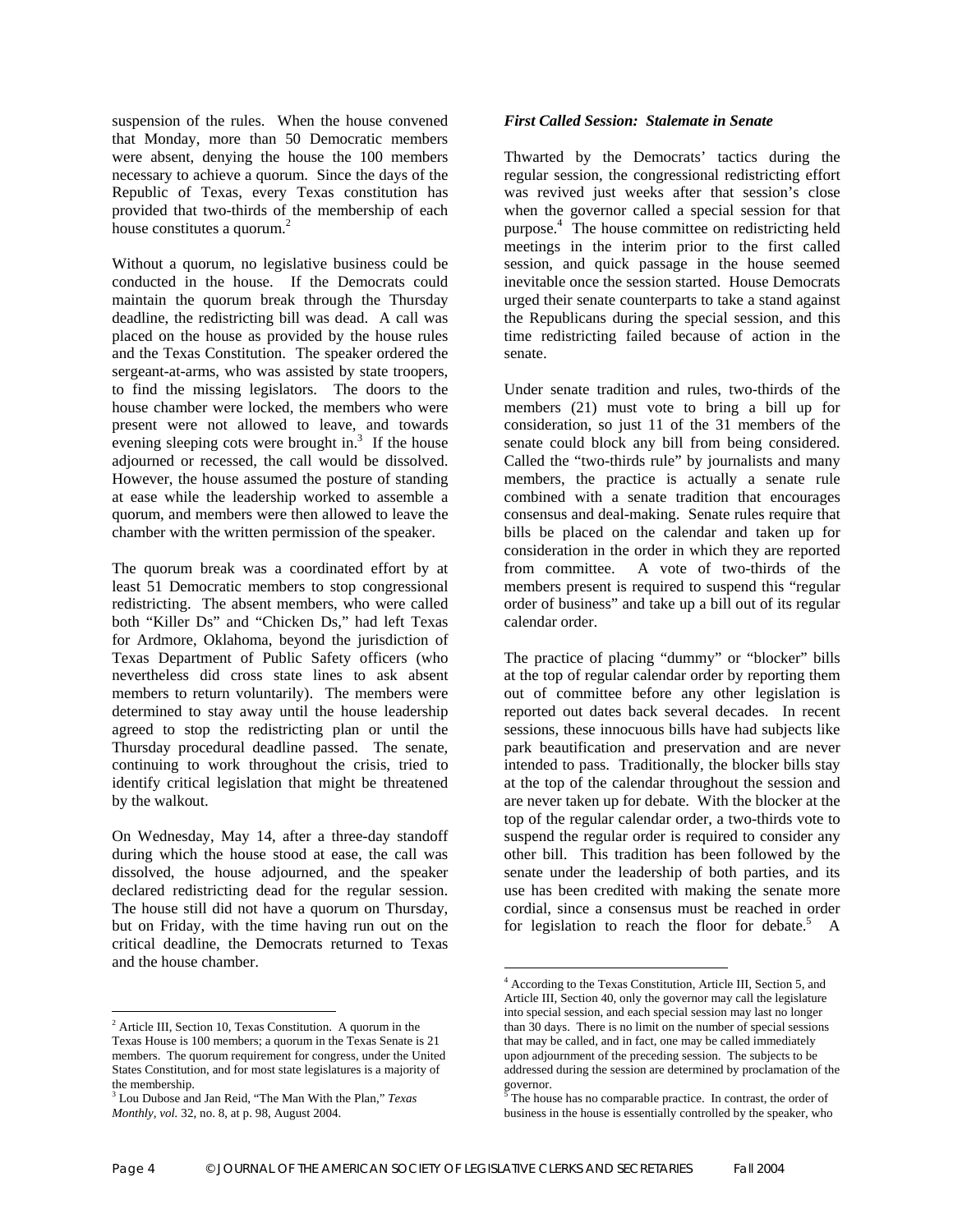blocker bill was in place at the top of the calendar for the first special session, so Senate consideration of redistricting could be blocked by the concerted effort of 11 senators.

After the house had passed the redistricting bill and while it was being considered in senate committee, a Republican senator joined 10 Democratic colleagues in opposing redistricting. In addition to political alignment concerns, the map also raised concerns for some Republican members representing rural districts because of the potential dilution of rural voting strength. While eschewing some parliamentary maneuvers that would have circumvented the twothirds requirement, the lieutenant governor continued to try to reach a compromise that would yield the 21 votes to bring the bill up, but it seemed that redistricting was dead again.

When it became clear that the senate was deadlocked in the first special session because of the coordination of the 11 senators, the lieutenant governor announced that if a second special session were called on redistricting, a blocker bill would not be used and the regular order of business would be followed. The redistricting bill would be the first bill reported out of committee, and a two-thirds vote would not be required to bring the bill up for consideration.

#### *Second Called Session: Quorum Break in Senate (Albuquerque Adventure)*

On July 28, 2003, the 29th day of the 30-day special session, the senate was scheduled to convene at 2:00 p.m. That morning Democratic senators and the lieutenant governor met on the redistricting issue. They could not reach an agreement. While the meeting was going on, rumors were spreading in the Capitol that the special session was going to be adjourned that day, the governor was going to call a second special session to begin immediately, and a call of the senate would be ordered to prevent Democrats from fleeing the Capitol.

When the senate convened that afternoon, it was three members short of a quorum. Eleven of the 12 Democratic senators and two Republican senators were absent. The lieutenant governor adjourned the first called session sine die at 2:30 p.m. The house, having recessed from a morning session until 3:00 p.m., also failed to muster a quorum in its afternoon session. The house adjourned sine die at 3:10 p.m., and the governor issued a proclamation calling a

 $\overline{a}$ 

second special session to address congressional redistricting, to commence at 3:15 p.m.

Still lacking a quorum, the remaining senators met in the chamber to start the second called session and passed a motion for a call of the senate. The chamber doors were locked and the sergeant-at-arms was instructed to send for and compel the attendance of any unexcused absent member. After the call was issued, the senate stood at ease and members were allowed to leave with written permission. The house also failed to muster a quorum and adjourned for the day.

The 11 absent Democrats, forewarned of the impending call, had left the Capitol for the Austin airport, where they boarded two private planes bound for Albuquerque, New Mexico (the one Democratic senator who remained said he supported his colleagues' actions but remained to protect his constituents' interests).<sup>[6](#page-5-0)</sup> Senate Democrats knew that if a blocker bill and the two-thirds vote tradition were not going to be used during the new special session, redistricting would pass by a simple majority vote. The Democrats explained breaking the quorum and crossing state lines as their only remaining option. "We're availing ourselves of a tool given to us by our Texas Constitution to break a quorum," said one Democratic senator in Albuquerque.<sup>7</sup> The Republicans countered that the Democrats' failure to attend was a dereliction of their constitutional duty and a violation of their oath of office.

The senate was at a stalemate. The Democratic senators vowed not to return until the leadership declared redistricting dead or until the lieutenant governor agreed to reinstate the use of the blocker bill during the second special session. Lieutenant Governor Dewhurst told reporters that he was disappointed and that "by leaving, our Senate Democrats are putting their party affiliation over what they were elected to do."<sup>[8](#page-5-2)</sup>

Without a quorum in the senate, the main question became how to compel the absent members to return. The Republicans would employ parliamentary rules and enlist the courts in their efforts to get the absent

appoints a calendars committee that decides the order of business for legislation.

<span id="page-5-0"></span> 6 Gromer Jeffers, Jr., and Wayne Slater, "Democrats Bolt Again- to New Mexico," *Dallas Morning News*, July 29, 2003; Ken Herman, "Democrats Boycotting Senate," *Austin American-Statesman*, July 29, 2003.

<span id="page-5-1"></span><sup>7</sup> John Moritz, "Democrats Flee Texas, New Session," *Fort Worth Star-Telegram*, July 29, 2003.

<span id="page-5-2"></span><sup>8</sup> Ibid.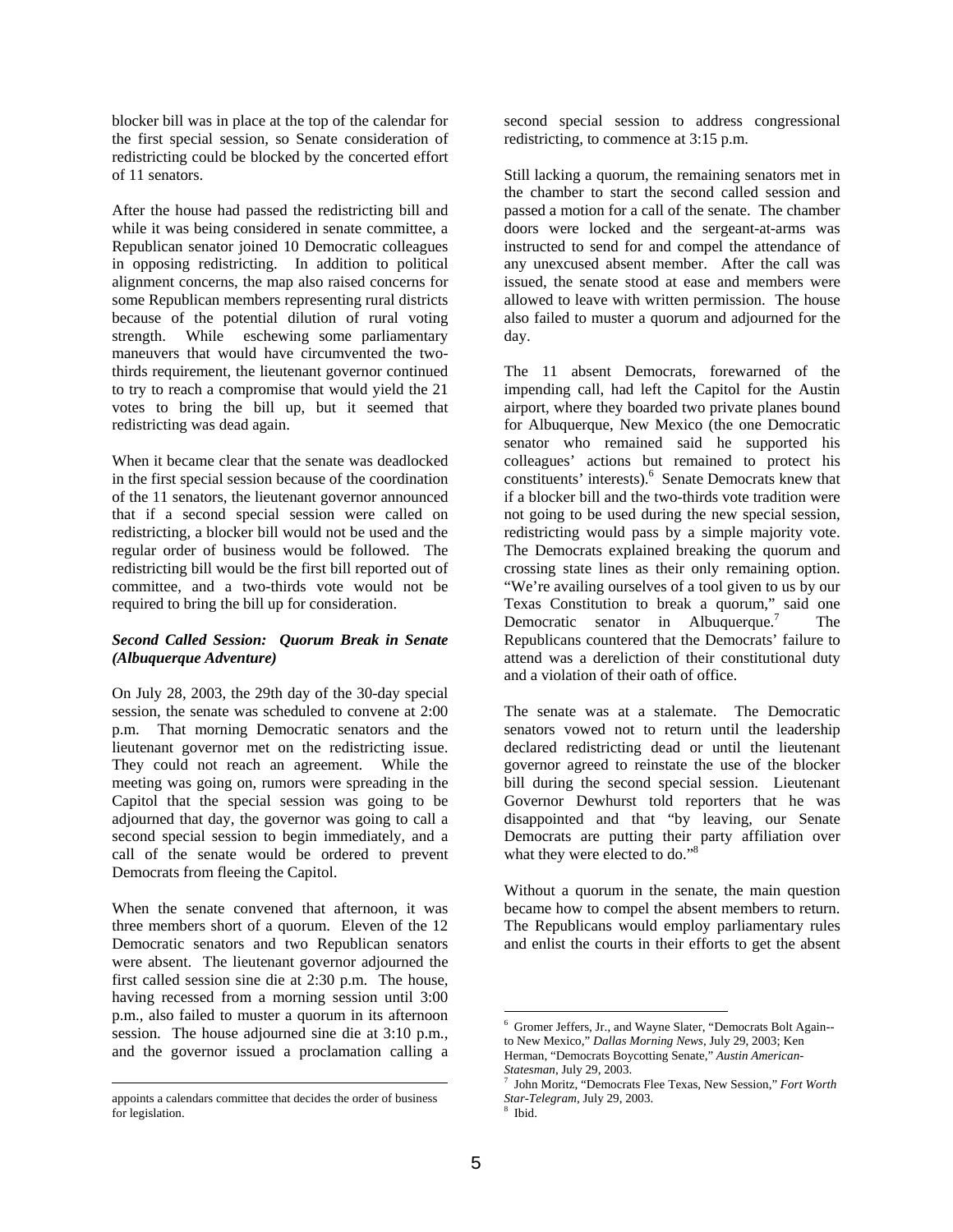senators to come back. History was an uncertain guide.<sup>[9](#page-6-0)</sup>

As part of the procedure under the call, the secretary of the senate issued arrest warrants authorizing the senate's sergeant-at-arms to arrest the absent senators and compel them to attend the session. Before it was clear that the senators were out of state, the sergeantat-arms began the search by calling the absent members' homes and offices and eventually sending his staff to several locations across Texas. It was later learned that the bolters had actually been airborne on their way to New Mexico by the time the senate was being gaveled in for the second special session.

The lieutenant governor requested advice from the Texas attorney general about the senate's authority to compel the senators to return. The attorney general advised that the senate has expressed constitutional authority to compel the attendance of absent members and that the sergeant-at-arms has explicit authority under the senate rules to arrest absent members "wherever they may be found." An assistant attorney general told reporters that he would advise that the Department of Public Safety could be used to pursue the absent senators. But Lieutenant Governor Dewhurst responded that as long as the senators stayed out of state, "from a practical standpoint, there's not much we can do."<sup>[10](#page-6-1)</sup>

During the call on the house in the regular session, the speaker had enlisted Department of Public Safety troopers to track down the missing representatives and, if located in Texas, to arrest them and return them to the Capitol (the troopers did not have the authority to arrest the members in Oklahoma). In response to the move by the speaker, the house Democrats had filed suit in a state court on the question of whether members who broke quorum could be arrested and physically compelled to attend the session. The court had ruled that Department of Public Safety troopers were not authorized to search

for or arrest the missing house members. During the second special session the Democrats were trying to have the court's decision extended to cover the absent senators, and the Texas attorney general was appealing the court's surprising ruling.

On the second day of the second special session, the house leadership capitalized on the absence of many redistricting opponents and quickly voted to suspend the house rules and pass a congressional redistricting bill. It is unusual for the house to achieve the fourfifths vote necessary to suspend its rules. But within 20 minutes of achieving a quorum, the rules were suspended so that the usual committee process and three days of floor action could be avoided, and the redistricting plan was passed. Meanwhile, the senate assembled on the second day just long enough to confirm that none of the absent members had returned, then continued to stand at ease.

#### *Courts and Sanctions*

About a week into the second special session, the Democrats and Republicans took their dispute to the courts.<sup>11</sup> The absent senators filed suit in state district court alleging that the governor had no authority to call a special legislative session under the circumstances. The Democrats argued that the governor's power to call a special session is limited to "extraordinary occasions," as stated in the constitution. They asserted that there was no "extraordinary occasion" because a map approved by the United States Supreme Court was in place and it was valid until 2010. The suit also asked that the earlier ruling prohibiting the Department of Public Safety from arresting absent house members be extended to cover the absent senators and to prohibit the senate's sergeant-at-arms from arresting them.

On the same day that the Democrats filed their suit, the governor and lieutenant governor asked the Texas Supreme Court to issue a writ of mandamus compelling the absent senators to return and fining them if they did not. The Republicans' mandamus suit contended that the absent senators had a constitutional duty to attend the session and that the supreme court should order them to perform their

 $\overline{a}$ 

<span id="page-6-0"></span><sup>&</sup>lt;sup>9</sup> Before the Ardmore adventure of the "Killer Ds" during the regular session, the most recent significant quorum break had occurred in 1979, when a group of senate Democrats had boycotted the session for about a week. Dubbed the "Killer Bees," the members hid out in a garage apartment in Austin to avoid passage of a bill changing the presidential primary date to favor a Republican candidate from Texas. Department of Public Safety troopers and the Texas Rangers had searched for them and had even mistakenly arrested a representative's brother, but the members were elusive and eventually returned on their own after achieving their objective.

<span id="page-6-1"></span>Peggy Fikac and W. Gardner Selby, "Remap Issue Spawns Flight to New Mexio as Perry Calls Another Special Session," *San Antonio Express-News*, July 29, 2003.

<span id="page-6-2"></span> $11$  Many of the court documents for the cases mentioned here can be found at websites maintained by the Texas Legislative Reference Library and the Texas Legislative Council. See Congressional Redistricting 2003, Legislative Reference Library of Texas, at

http://www.lrl.state.tx.us/citizenResources/redistrictDocs.cfm (updated January 15, 2004); Texas Redistricting, Texas Legislative Council, at http://www.tlc.state.tx.us/research/redist/redist.htm (last revised February 13, 2004).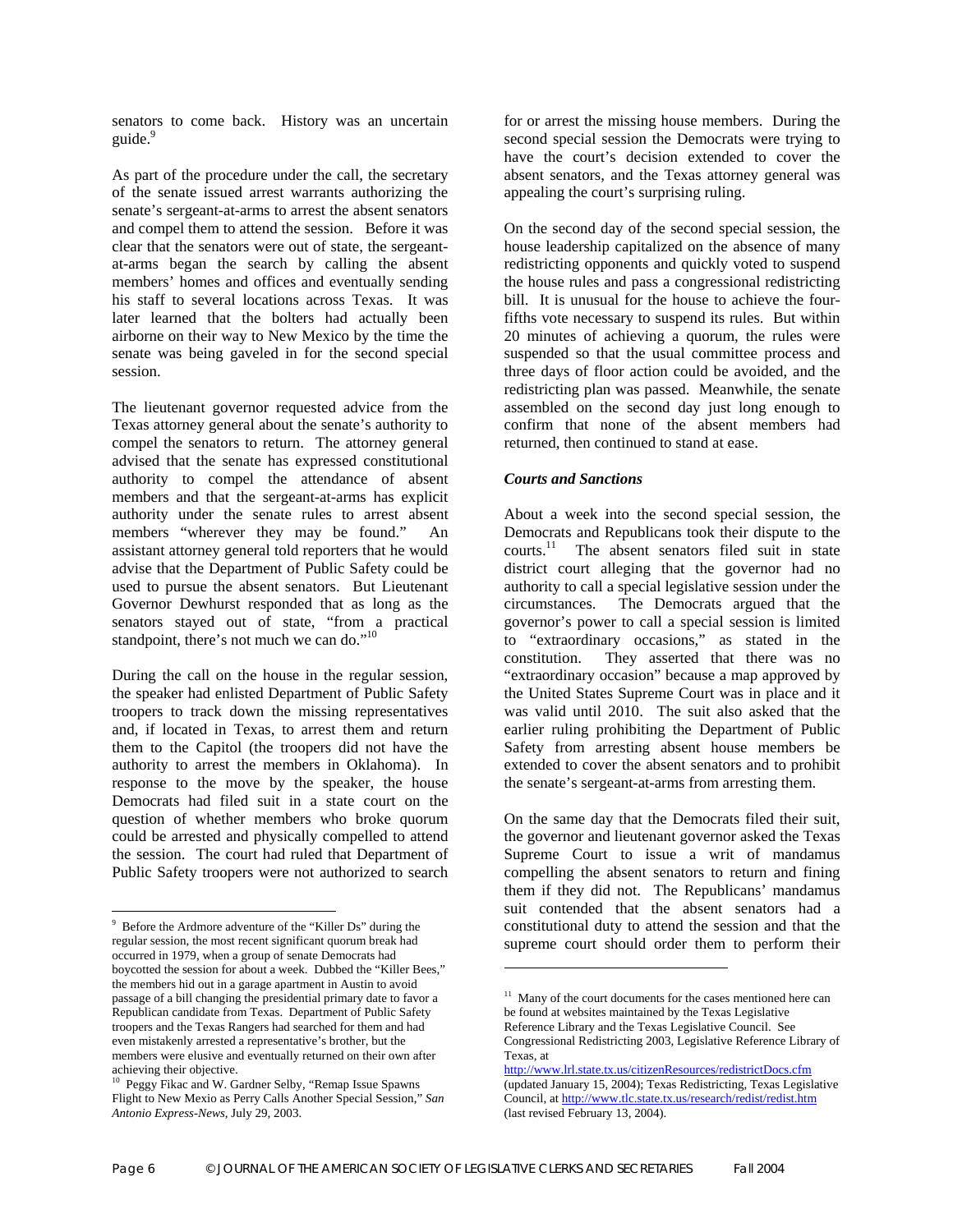legislative duties. The suit also asked that the Democrats be subject to fines and jail time if the court ordered them back to the Capitol and they refused to return. The supreme court refused to get involved in the legislative dispute, rejecting the Republicans'request for a writ of mandamus without commenting on the suit. $^{12}$  $^{12}$  $^{12}$ 

After the supreme court's decision, the remaining senators voted to sanction their absent colleagues. On the 16th day of the session, a motion was made to impose monetary sanctions on the 11 absent Democrats if they did not return to the Capitol within 48 hours. Although one Republican senator joined with the remaining Democratic senator in voting against the monetary sanctions, the motion easily passed.

Under the terms of the motion, each absent senator would be fined \$1,000 the first day he or she was absent, \$2,000 the second day, and \$4,000 on the third day; beginning with the fourth day, the fine would accrue at the rate of \$5,000 per day for each day the member was absent until the end of the special session. The fines would total \$57,000 for each senator who stayed away until the end of the special session. The motion provided that the fine could not be paid from the senator's campaign funds and that, if collected, the money would go into the state's general revenue fund. The Democrats argued that the sanctions were like a "poll tax" and that they were being penalized for representing their constituents.<sup>1</sup>

The attorney general was consulted on the issue of imposing fines. He advised that the constitution authorized the use of fines to penalize the absent members. Article III, Section 10, Texas Constitution, provides for the two-thirds quorum requirement and states that when a quorum is not present, the remaining members may "compel the attendance of absent members in such manner and under such penalties as each House may provide." Senate rules also contain this provision.

A few days after imposing monetary fines, the senate Republicans increased the sanctions on the stillabsent Democrats, voting to cut off cell phone access, travel allowances, supply purchases, and funding for newsletters and subscriptions. The absent members' parking spaces were taken away, as were the floor

passes of their staff. Payment for postage was reduced and the members were banned from using meeting rooms in the Capitol. The Democrats responded that fines and sanctions would not bring them back to the session.

While these actions were being taken at the Capitol, the fight continued in the courts. The Democrats filed a lawsuit in federal district court in Laredo and dropped their earlier filing in state court, consolidating their claims in the federal court. The lawsuit alleged that breaking quorum is a political statement covered under the First Amendment's protection of free speech. "This is a political statement by these senators. That is a core First Amendment right," the Democrats' lawyer said.<sup>14</sup> In addition, the suit asserted that the senate leadership was violating the Voting Rights Act and the due process and equal protection provisions of the United States Constitution.

The Democrats maintained that the lieutenant governor's decision not to use a blocker bill and the two-thirds vote rule was a violation of the federal Voting Rights Act. Because the Democrats represented heavily minority districts, the voting strength of their constituents would be diluted without the protection of the blocker bill and the twothirds vote requirement, they argued. Any such dilution of minority voting rights, they said, would be subject to a preclearance review by the United States Department of Justice as provided in the Voting Rights Act.

A spokesman for the lieutenant governor scoffed at the suit, telling the press that "the Democrats' strategy is clearly to stall by filing novel lawsuits.["15](#page-7-3)  However, the Republican leadership did write to the justice department to rebut the Democrats' arguments. The Republicans argued that the twothirds rule was only a senate tradition, that it had been disregarded many times by the senate over the years, and that its use was not subject to review by the federal government.

Despite the sanctions, the court filings, and all the angst and journalists' ink, the second special session, which ran its full 30-day course, ended with the 11 Democrats still in New Mexico and no new redistricting map. On the same day the legislature adjourned sine die, Republicans received a response letter from the United States Department of Justice.

<span id="page-7-0"></span> <sup>12</sup> *In re: Rick Perry et al.*, No. 03-0726 (Tex. S. Ct. Aug. 11, 2003).

<span id="page-7-1"></span><sup>13</sup> John Moritz, "Senators Vote to Fine Texas 11," *Fort Worth Star-Telegram*, August 13, 2003.

<span id="page-7-2"></span><sup>14</sup> Gary Scharrer, "'Texas 11' Sues State GOP," *El Paso Times*, August 21, 2003.

<span id="page-7-3"></span> $15$  Ibid.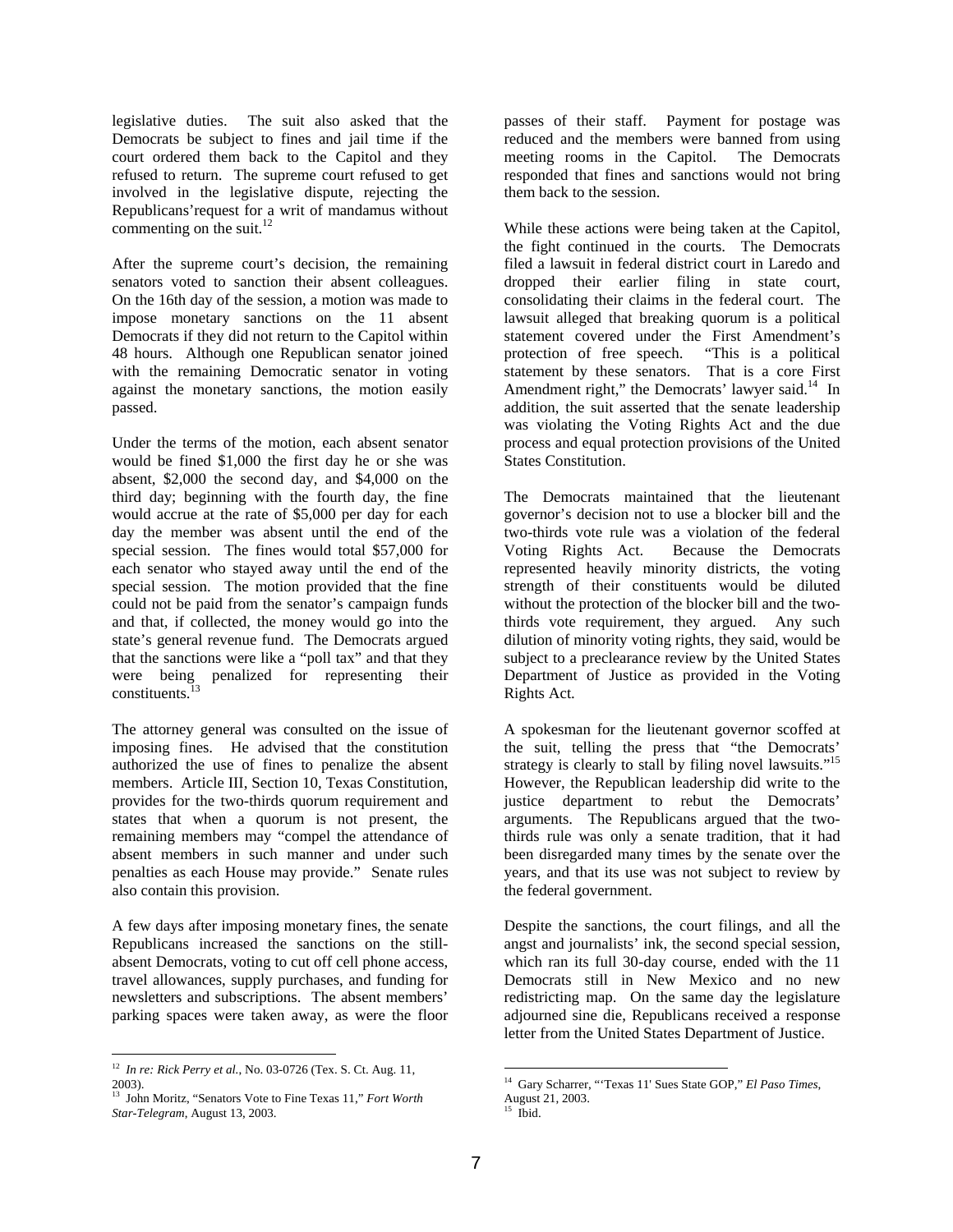The letter agreed with the Republicans' position: the senate did not need the permission of the Department of Justice before dispensing with the use of a blocker bill and the so-called two-thirds rule. The letter said that the practice is a matter of "internal legislative parliamentary rule[s] of practice--not a change affecting voting--and therefore is not subject to the preclearance requirement."<sup>[16](#page-8-0)</sup> The Democrats, of course, disagreed with the opinion and vowed to continue their fight against redistricting.

That fight would soon become much harder. The Laredo federal court case ended when the district judge refused to rule and instead sent the case to a three-judge federal court panel for review. The judge expressed his skepticism about all of the Democrats' arguments and said that "the idea that the mere thought of passing a redistricting bill is a violation of the Voting Rights Act is odd," but that the "issue is at least fairly debatable, which means that I shouldn't be making a ruling." $17$ 

#### *Third Called Session: Redistricting Bill Passes*

When the second special session ended on August 26, 2003, the governor was expected to call another special session after the Labor Day weekend. The dean of the senate, who had been in New Mexico with the other 10 Democrats since the beginning of the second special session, returned to Texas during the holiday weekend vowing his continued opposition to redistricting but stating that his Democratic colleagues appeared to have no "out" planned to end their walkout and that he had committed to stay out of the state only for the 30-day period of the second special session. Unlike the quorum break in the house during the regular session that needed to last just four days in order to kill the bill, it was unclear how long the Democratic senators would need to remain outside the state, as the governor was sure to keep calling 30-day special sessions. With the senator's return, a quorum could be reached and the logjam broken. The governor soon called a third special session on congressional redistricting, to begin on September 15, 2003.

Two days before the third special session began, the federal judicial panel dismissed most of the Democratic senators' claims.<sup>18</sup> The panel ruled unanimously that the application of the Voting Rights Act does not extend to internal senate procedural matters and that the congressional redistricting effort did not otherwise violate the federal constitution or federal law. The court stated that the suit was premature: a new bill would be subject to preclearance requirements, but without a bill the court could not act. The panel did not rule on the issue of the legality of the monetary fines, leaving the issue for the senate to resolve.

In addition to redistricting, the governor's proclamation calling the third special session allowed consideration of legislation for postponing the scheduled March 2 primary to give sufficient time for the map to be approved by the legislature and to be "precleared" under the Voting Rights Act by the United States Department of Justice. Government reorganization was also among the subjects included for consideration under the governor's call. Deprived of their essential 11-member boycott, the Democrats agreed to return but promised to use all of the legislative tactics available to them short of again leaving the state.

The fines and sanctions remained in place as the third special session began in an environment of palpable distrust, anger, and resentment. The enviable and almost unique Senate working relationship seemed doomed. Senators soon voted along party lines to suspend the penalties and put the Democrats on probation through January, 2005. The fines would be reinstated if the members subject to the penalties were absent for more than 72 hours during a quorum call in the senate. The senate rules were amended to clearly state that senators have a duty under their oath of office to attend sessions. The rule changes also provided for a loss of seniority privileges for senators who are absent without permission for more than 72 hours (seniority privileges include selection of office location, chamber seating, and parking spaces). Another proposed rule change that would have authorized fining a senator \$1,000 per day for unexcused absences did not pass. Republicans believed their actions to be conciliatory while maintaining the seriousness of the walk out, and Democrats viewed Republican actions as punitive and mean-spirited.

While the Democrats and Republicans sparred over the sanctions and rule changes, the senate and house passed separate versions of the redistricting plan. A conference committee was appointed to reach a compromise between the two maps, but the house and senate had very different ideas about how the new congressional district map should be drawn.

<span id="page-8-0"></span> $\overline{a}$ <sup>16</sup> Alma Walzer, "Laredo Court Becomes Stage for Remap Fight," *McAllen Monitor*, August 27, 2003.

<span id="page-8-1"></span><sup>&</sup>lt;sup>17</sup> Gary Susswein, Laylan Copelin, and Ken Herman, "Lawsuit Fighting Remap is Kept Alive," *Austin American-Statesman*, August 28, 2003.

<span id="page-8-2"></span><sup>18</sup> *Barrientos v. Texas*, 290 F. Supp. 2d 740 (S.D. Tex. 2003) aff'd, 124 S. Ct. 2014 (2004). Appeal to Supreme Court still pending.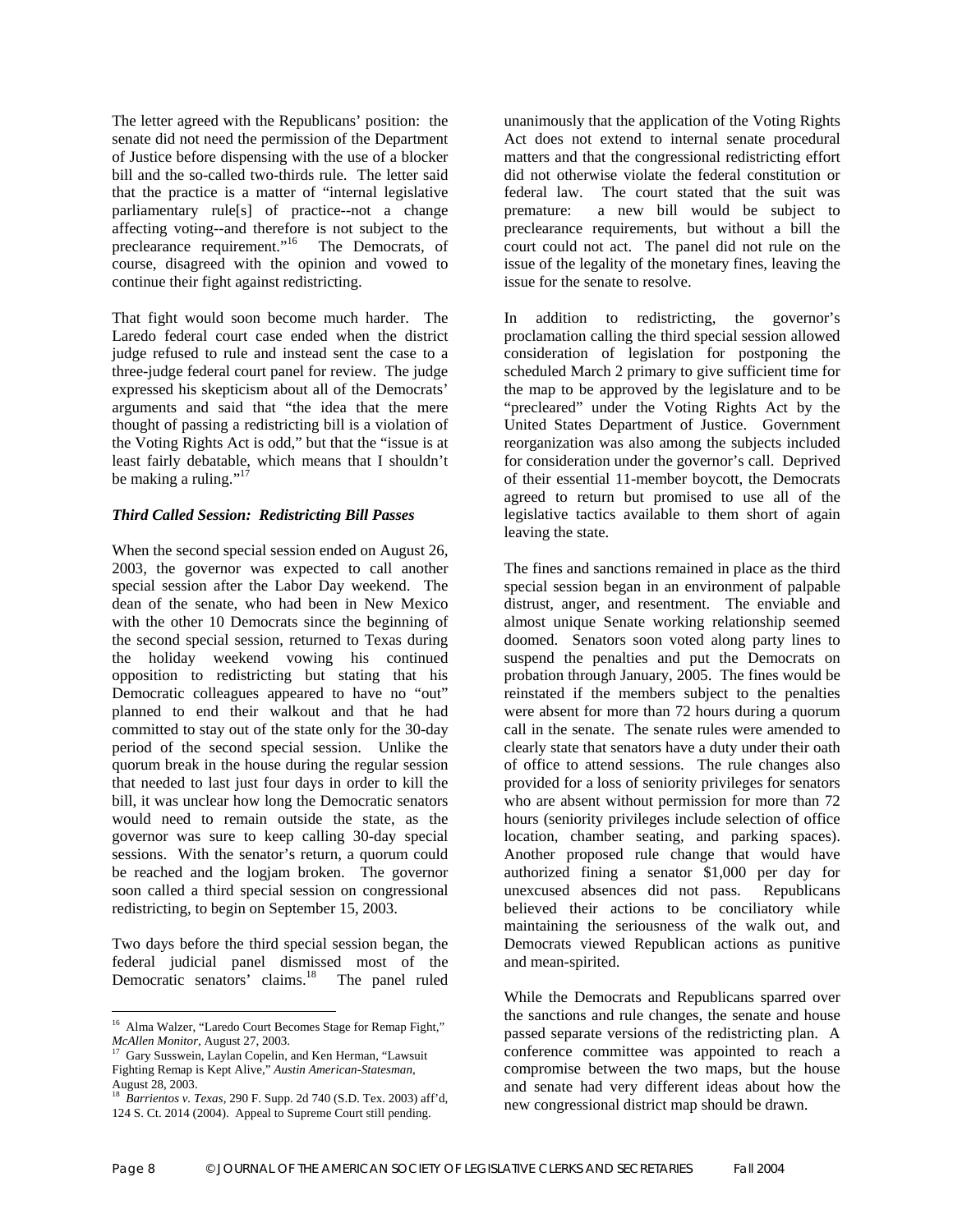After many days of intense negotiations, the conference committee approved a plan that met most of the requirements of the house leadership. The house moved quickly to finally pass the bill, adopting the conference committee report by a vote of 76 yeas, 58 nays, three present not voting. When the conference committee report was brought up in the senate, the vote on approval was postponed--the senate was waiting until the house passed the government reorganization bill. House members protested that redistricting was being "held hostage" by the senate and that the reorganization bill was being "crammed ... right down our throat."<sup>19</sup> The lieutenant governor responded that the speaker had agreed to get the reorganization bill passed in return for senate passage of redistricting legislation.

The house had passed the conference committee report on redistricting on Friday, October 10, 2003, and the dispute came to a head that night. While the senate delayed the vote on redistricting, the house was waiting for the hour to arrive when the reorganization measure would be eligible for consideration (house rules require a 24-hour layout of a conference committee report before action on the floor can occur). Before the time came, the house lost its quorum to a football game--members were leaving for Dallas that evening to attend the football game between the University of Texas and the University of Oklahoma on Saturday. The following Sunday, after fiery debate on the house floor about the process, the government reorganization bill was passed. Then, five months after the house Democrats left for Ardmore, Oklahoma, redistricting finally passed with the senate voting 17 yeas to 14 nays and headed to the governor's desk for his signature.

#### *Aftermath*

The delays in redrawing the congressional districts led the legislature to move the date of the 2004 primaries back a week, from March 2 to March 9, to give the Department of Justice time to examine and preclear the plan as well as to provide time for the anticipated court challenges. The new plan was predicted to give as many as seven more congressional seats to Republicans, potentially giving them a majority of 22 to 10 in the state's delegation in the United States House of Representatives.

In December of 2003, the Department of Justice approved the new districts, deciding that the plan did not violate the Voting Rights Act. In January, a three-judge federal court panel agreed, clearing the way for the March primaries to be held based on the new congressional district maps.<sup>20</sup> The court found that the legislature did have the authority to redraw the districts more than once during the 10-year period between the censuses. They also ruled that the map was constitutional and did not violate the Voting Rights Act. The state petitioned the United States Supreme Court to uphold the lower court's ruling and find the congressional districts constitutional. On October 18, 2004, the supreme court remanded the case to the lower court for review of its earlier finding, but the order did not affect the November elections.

The struggle over parliamentary procedure caused by the supermajority quorum requirement resulted in efforts to amend the state constitution during the third special session. Companion senate and house joint resolutions proposed amending the constitution to change the quorum requirement for the legislature to a simple majority of the members elected. No action was taken on these resolutions. A second house joint resolution proposed that the quorum be two-thirds of the membership, excluding the members the presiding officer determined to be absent from the state. This proposal received committee approval but was not taken up by the full house.

A proposal for the creation of a bipartisan commission to reapportion districts and redraw lines received renewed attention throughout the summer, with many editorial pages across the state speaking in support of its provisions. If enacted, the measure would create a system intended to take the redistricting battle out of the hands of those with direct personal and political interest in the outcome and avoid the costly partisan fight that typically accompanies redistricting. The proposal was reintroduced during the fourth special session but did not pass.

The long-range effects of the rancorous 2003 redistricting battle on the legislature are not clear. Some observers question the viability of the vaunted collegiality and bipartisanship of the Texas Senate. The November elections will show how effective the redistricting effort was in electing more Republicans to congress. And the next regular session, scheduled for January of 2005, will perhaps show whether the legislature and the senate in particular, weathered the storm or has become a more fractious and fractured institution.

<span id="page-9-0"></span> <sup>19</sup> John Moritz and R.A. Dyer, "Senate Passes Remap, Ends Legislative Battle," *Fort Worth Star-Telegram*, October 13, 2003.

<span id="page-9-1"></span><sup>20</sup> *Walter Session, et al. v. Rick Perry*, et al., 298 F. Supp. 2d 451 (D. Tex. 2004).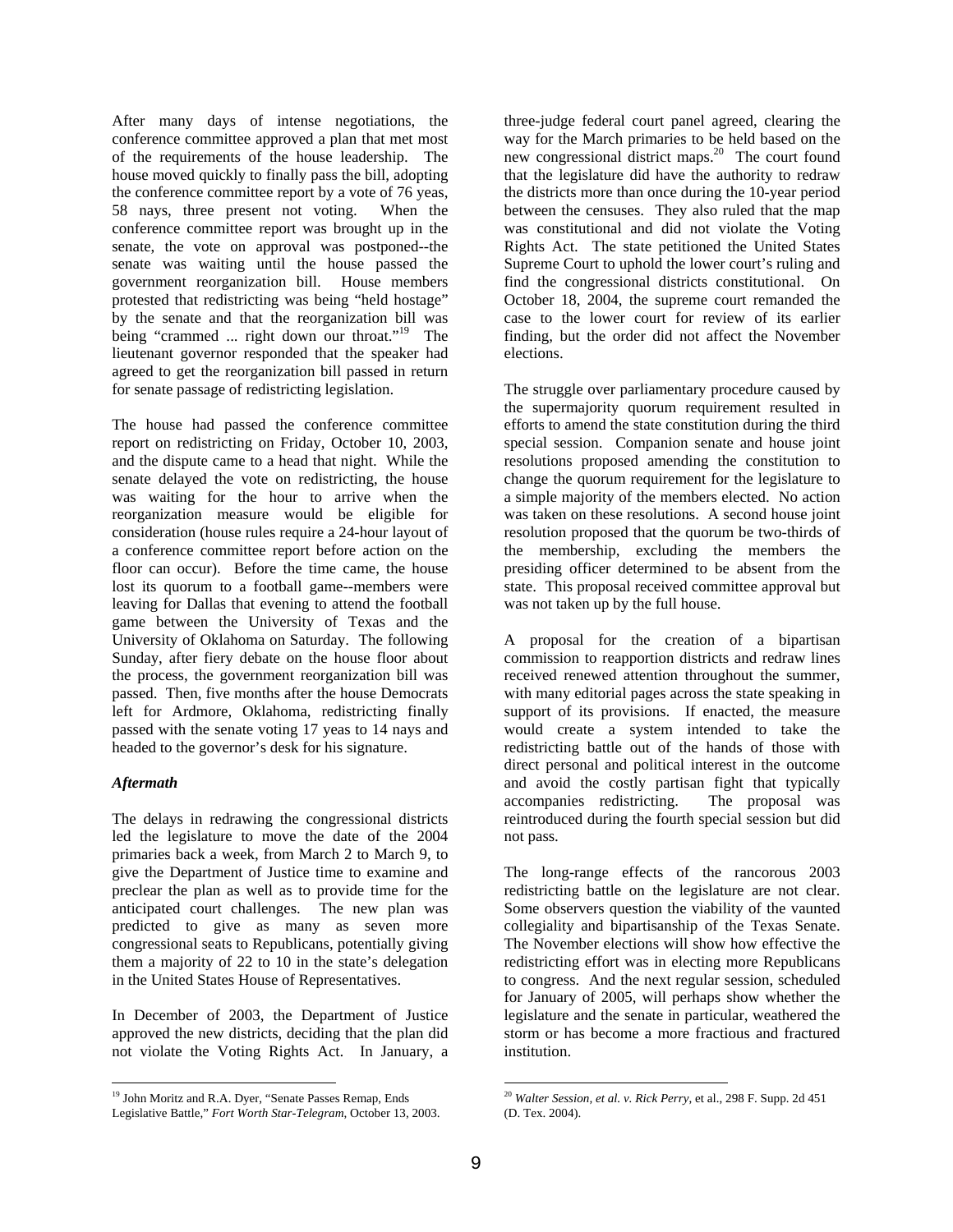

# **THE NEW HAMPSHIRE REDISTRICTING FOLLIES**

By Steve Winter Chief Clerk of the New Hampshire Senate

The General Court, the name for the combined legislative branch of New Hampshire's government, spent the better part of four years working toward a satisfactory solution to a convoluted redistricting effort which drew upon the efforts of all three branches of state government – executive, legislative, and judicial. Before we look at redistricting, however, it is necessary to review a little New Hampshire history in order to understand our structure.

#### *The Evolution of the New Hampshire General Court*

The original New Hampshire Constitution in 1784 specified that each town that had 150 voting males could have a member in the House of Representatives. Each additional 300 voting males would qualify the town for another House member. That provision lasted for nearly 100 years.

In 1877, the qualification was changed to 600 "inhabitants" in order to have a member of the House. Each 1200 additional inhabitants would qualify the town for an additional representative. That lasted for nearly 75 more years, since a number of towns decided not to send a representative at all.

By the early 1940s, the House membership had reached 443 members. A constitutional amendment was passed to limit the size of the House to between 375 and 400. It has stayed at 400 or slightly less ever since. Another constitutional amendment was passed in 1964 to provide for equal representation.

The New Hampshire Senate, on the other hand, had a more simplified evolution. Our original constitution of 1784 limited the number of Senators to twelve, divided by single member districts constructed by proportional taxes paid. The size of the Senate was increased in 1877 to twenty-four, still on the basis of taxes paid. In 1964 the districts were reconstructed based on equal population.

Why does New Hampshire maintain such a large House of Representatives? The most obvious reason is that both the members and the voters like it that way. Each member represents only 3089 people. That makes them very close to their constituents and results in campaigns that are inexpensive and relatively painless. They know many of their "flock" personally and meet the others at the post office, the town dump, home social events, and knocking on doors. They don't do television ads and few even do radio or newspaper ads.

They do "retail politics," a phrase that originated here, by talking to as many folks as they can. As most ASLCS Journal readers already know, New Hampshire has virtually a volunteer legislature. The 400 members of the House earn \$40,000 per year – all of them put together. Each one earns \$100. The same is true for the Senators. The Senate President and the House Speaker, due to their lofty positions and grave responsibilities, earn considerably more. Each of them earns \$125 per year. With virtually everyone in state government from the governor down elected every two years, we also have a built-in recall system. If you don't like what you have, it's not long before you can throw them out.

#### *We Do It Our Way*

Part First of the New Hampshire Constitution is our Bill of Rights. Written three years before the federal constitution, it contained 38 articles. Four articles have been added: 2-a, 28-a, 36-a, and 39. (The U.S. Constitution, of course, has only ten articles in its Bill of Rights.) My favorite New Hampshire right is in Article 10 – The Right to Revolution.

Part Second is the Form of Government and it has 101 numbered Articles, a few of which have been repealed. How do we maintain the House at 400 and the Senate at 24? The salient constitutional provision for each of the two bodies is similar. Part Second, Article 9 says that "... the legislature shall make an apportionment of representatives according to the last general census of the inhabitants of the state taken by authority of the United States or of this state. ..." Similarly, Article 26 of the same part says for the Senate, "The legislature shall form the single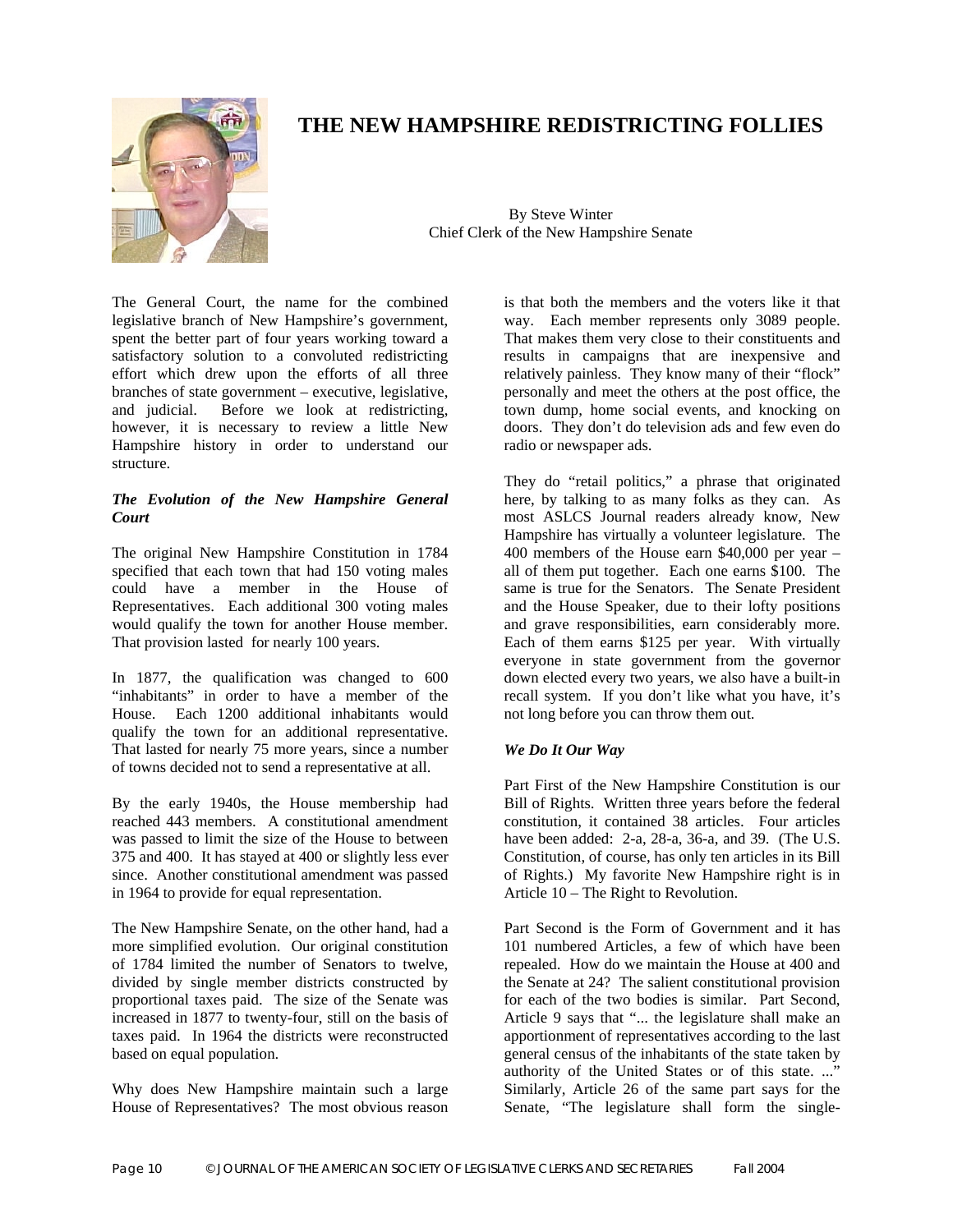member (Senate) districts ... at its next session following each decennial federal census." The mechanics are quite simple – divide the total inhabitants by the number of seats in each body and that is the ideal that each member should represent.

But of course this mathematical exercise is never that simple because there are other political restrictions. The first is that no town, city ward, or unincorporated place may be divided. Towns in each district must not only be kept whole but must also be contiguous. With towns varying so greatly in size, how can this be done? New Hampshire has over the years come up with ingenious devices to comply with its constitution.

One way is to combine towns in multi-member districts in the House (not allowed in the Senate). For instance, if one town has a population of 4500 and is located next to a town of 1500, we combine the two towns into one district of 6000 having two representatives. We also create "floterial" districts. Would you say that again, please? Floterial districts – where one member "floats." Say you have three towns, each of which has a population of 4000. Each town would get one representative representing 3000 for the town (three districts equaling three representatives) and all inhabitants of all three towns would get to vote on a second representative who would represent the extra 1000 per town, 3000 total in the three towns, in a fourth district. (See more on floterial districts later.)

The final restriction is that no House district may cross county lines because of another New Hampshire oddity. All of the members of the House who come from one county form what is known as the County Delegation. The County Delegation, having the same members but acting separately from the state legislature, forms the legislative branch of each of the ten counties. It is the County Delegations, meeting at county seats across the state, which pass the county budgets and do all other things a legislative branch of that level of government would do. All for \$100 a year.

#### *Setting Up the Conflict*

With that background, we now delve into what happened in 2001, 2002, 2003, and 2004. I will mention here that for the first two years of the following scenario, I was a member of the House of Representatives. I was elected Clerk of the New Hampshire Senate in December of 2002.

The first year of the  $157<sup>th</sup>$  General Court, 2001, opened with very straight-forward proposals from each body. HB 420 was introduced in the House of Representatives in January to redistrict the House while SB 1 was introduced in the Senate on the first day of February to redistrict the Senate. The bills divided the state into districts which followed the constraints of the constitution for their respective bodies.

Introduced as bills, each of the proposals had to satisfy the rules of both bodies of the General Court. That is, each needed a public hearing in both houses and, if passed by both, had to go to the governor for signature. This is how New Hampshire had redistricted for years and this time it would be no different. But we all know that redistricting is more a political act than anything else. Power is exercised by the party with the votes and the minority should expect no less. But they did. This time state government was split between the two parties. While both houses of the legislature were controlled by one party, the governor was from the other and she held the power to veto.

The legislature assembles "annually on the first Wednesday following the first Tuesday in January" and is supposed to finish its work by the end of June each year. The bills were both quite contentious. Charges of "unfair" or "unconstitutional" flew from one side to the other. The governor weighed in, saying that in her opinion the two plans were blatantly both unfair and unconstitutional. The Senate plan was reported out of Senate committee with a recommendation to re-refer back to committee for more work. The House plan never made it out of committee. The House has the option to "retain" the bill in committee until the second year and that is what it did. Neither plan moved out of its original body in 2001.

As the new 2002 session opened, the posturing reduced enough so that both bodies reported the bills out of committee with a recommendation of Ought to Pass with Amendment and those motions passed. Each bill was amended and forwarded to the other body to begin hearings. By the third week of March, it seemed that progress would be made. While not to everyone's liking (what legislation is?), both bills were passed and enrolled on March 21, 2002.

At the same time the above bills were progressing, the Senate introduced a bill which was designed to reapportion the districts – in the House! Not popular in the House at its inception, it was soon recognized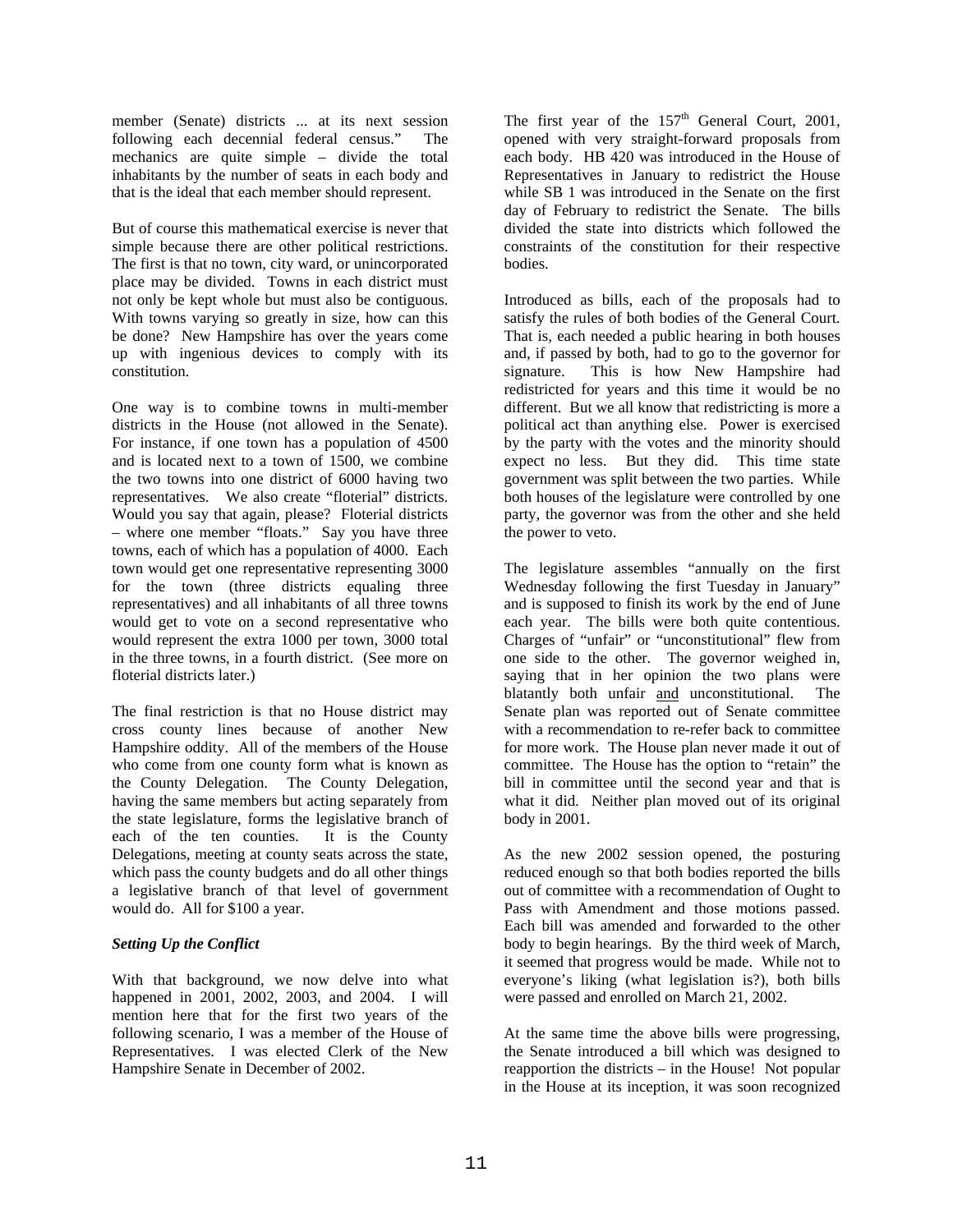that it might be a good idea to have a backup plan, just in case.

#### *The Veto Gun is Fired – Three Times*

On March 29, 2002 the governor vetoed the Senate bill which reapportioned the Senate districts and on April 3, she vetoed the House bill which reapportioned the House districts. Then the fun began. The filing period for candidates running for seats in both bodies of the General Court was to begin on July 5. The process had already taken fifteen months and we were back to square one. The entire process needed to start over unless the vetoes could be overridden.

The House options were to (1) override the governor, (2) rely on the Senate plan redistricting the House, or (3) bring in a new bill. They attempted all three. At the same time, the minority party filed suit in the Supreme Court to "review the entire redistricting mess."

After a few visits to the table for deserved rest, various amendments in both bodies, and considerable parliamentary maneuvering, SB 336, the Senate bill to redistrict the House, passed both bodies and was enrolled in late April. The governor, however, had her own view of the plan. She exercised her third veto of a redistricting plan a week later. With three plans down in flames, the next move was an attempt to override the governor in late May. The Senate, being almost evenly divided, seemed at an impasse and the Supreme Court was now breathing down the neck of the General Court, looking for some resolution.

All three plans were brought up in late May for a motion to override (constitutionally, to "pass the bill, notwithstanding the governor's veto"), which would require a 2/3 majority. At that point, it seemed impossible to get a 2/3 agreement on whether the sun would rise in the morning and, as predicted, all efforts to override crashed and burned. At this point, there was no redistricting plan and – no plan.

#### *The Bypass Plan*

With a month left in our session, we had nothing on the books and nothing in the wings. I, as a member of the House, poured over Mason's, looking for options. What could we try that had not yet been tried? No matter what plan we passed, the governor was intent on vetoing that plan. Why was that tolerated? The constitution clearly said that, in the case of both bodies, the legislature was to form the

districts. Why did the governor have the power to thwart the will of the legislature? It was because of the vehicle used. We had always redistricted by using a bill. All bills need to be signed by the governor. How could we avoid that?

Mason's provided a possible answer – a legislative order. I gathered five other members and we began our research. Mason's said that an order could be used to "lay down policies" or "direct action" and that they were subject to the same rules as resolutions. In New Hampshire, resolutions of the legislature are not signed by the governor. So we figured, why not? Why should the governor have the power to interfere in a constitutional duty of the legislature? We would draw up an order directing the Secretary of State to implement the districts contained in the order. Our research indicated that a legislative order had not been attempted in the New Hampshire General Court in many years  $(50 - 75)$ years, I believe). But we had a suspicion that the "SecState" would be happy to comply and get his filing period started on the correct date.

We also found that a legislative order did not thrill many of the members. Most did not like the idea of foisting a "legislative trick" on the body in order to reach our goals. We had an uphill battle and expected about as much success as building a homemade rocket to the moon. Nonetheless, I had the legislation drawn up as a House Concurrent Order. It started in the House but had to be passed by both bodies to satisfy the constitutional provision that the "legislature" was to do the redistricting.

#### *The Tactical Mistake (or – Learn to Count)*

The Speaker had another idea. With a cross-section of members with different viewpoints as sponsors, a new bill for House redistricting, HB 2002, was introduced in the last week of June. But the bill was stymied before it began. It required a 2/3 vote to suspend the rules for introduction past the deadline. The vote failed. All hell broke loose and the arguments became virulent and nasty. It got so bad that the minority leader decided to remove the minority from the chamber, thus causing it to shut down for lack of a quorum. That was an unfortunate mistake. A quorum is 201 members and we did not have full attendance at the session. But after the minority left, there were still 203 members remaining.

With the minority gone, a motion was immediately made to reconsider the vote suspending the rules. It passed 169-34 on roll call. Suspension of the rules,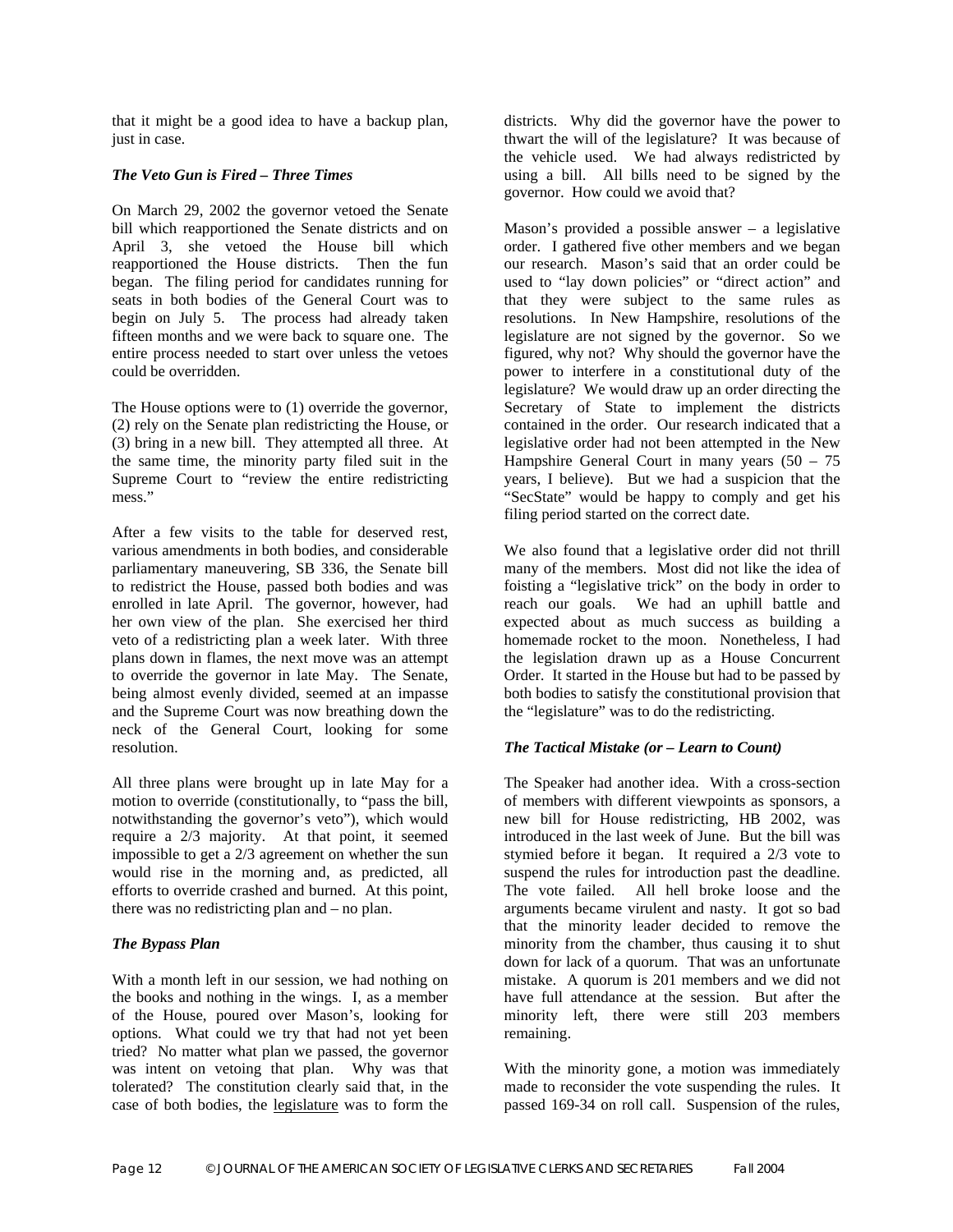introduction, a corrective floor amendment, and the bill itself all then passed by overwhelming voice votes. For good measure, we introduced and passed House Concurrent Order 1, also by overwhelming voice votes. Both items went to the Senate.

#### *The Unexpected Bomb*

The Senate, still in a closely split lock, failed to get the necessary 2/3 vote to introduce either measure. The whole effort merely resulted in an untimely death. The only place it would be resurrected was in the New Hampshire Supreme Court. Most assumed that the Supreme Court would limit its review of the attempt by the legislature to enact redistricting to the question of whether the enacted plans were constitutional or not. If constitutional, as we were fully convinced they were, we could re-introduce the same legislation and strip the governor of her excuse for vetoing the bills. But the "Supremes" shocked us all.

They decided that "since the legislature could not decide the issues," the Supreme Court itself would draw the redistricting lines, contrary to the clear language of the constitution. Draw them they did and what a mess they made of it. Besides, it was untrue that the "legislature could not decide." We did decide. Three times. But we could not get that decision past the governor who had chosen to interfere in the legislature's clear constitutional mandate.

#### *The Lords of the Dance*

As a bit of an aside, I will mention that the Chief Justice of the NH Supreme Court was the same chief justice who had been impeached by the House of Representatives in 2000. The Senate did not convict when the case moved to that chamber for trial, but the scars were still evident. Three or four of us in the House had been vocal and persistent critics of the Supreme Court. It did not come as a huge shock to us that the new districts forged by the court put each of us in districts where we could not (and did not) win re-election. Was it coincidence or had the court gone out of its way to exact revenge? (Nah! – They wouldn't do that, would they?)

The result of that judicial waltz in the woods of legislation was so badly constructed that new legislation was filed in 2003 to redistrict again. The argument was presented that we could do nothing. Many interpreted the constitution to say that districts could only be changed every 10 years. The response

was, as we had said all through the interim period between session years, that the constitution said that the "legislature could do it every ten years." Obviously, the legislature did not do it. The court did it.

Eleven bills dealing with redistricting emerged. One was to set up an advisory board, three others suggested new redistricting procedures or criteria, another wanted to set up an independent commission, five wanted the legislature to redistrict one body, the other, or both, and one inexplicably attempted to increase the size of the Senate while reducing the size of the House.

All but two met an uneventful demise and after holding a brief memorial service for each, the General Court (the legislature) pressed on. Both bills addressing House and the Senate redistricting were House bills (HB 1292 and HB 264) this time around. Interestingly, House floterial districts, mentioned earlier in this paper, were not enacted in either the court's redistricting plan or in the current plans. There now is some question as to whether they will ever be allowed to be used again.

The House again studied and debated redistricting for over a year. In the dead of winter, 2004, both bills passed the House and proceeded to the Senate. The House redistricting bill passed the Senate in March and was signed by the new governor. Senate redistricting passed the Senate in May and it, too, was signed by the new governor. Finally the entire ordeal was mercifully brought to a close, right? Wrong. The final act was yet to take place.

#### *The Constitution Ultimately Wins*

The minority party did not give up the hunt. They immediately returned to the Supreme Court, asking if the General Court had the authority to amend the Supreme Court's redistricting plan. The impeached but not convicted chief justice had retired from the Supreme Court and a new chief justice was sworn in on June 4, 2004. Arguments on the case were heard on June  $10^{th}$  and, on June  $22^{nd}$  of this year, the court issued its opinion of whether the General Court had that authority. According to the Supreme Court, since the legislature had not previously fulfilled its constitutional obligation, "We conclude that it did have the authority to enact HB 1292 and HB 264."

And that, my fellow Clerks and Secretaries, ends the story ....... until 2011.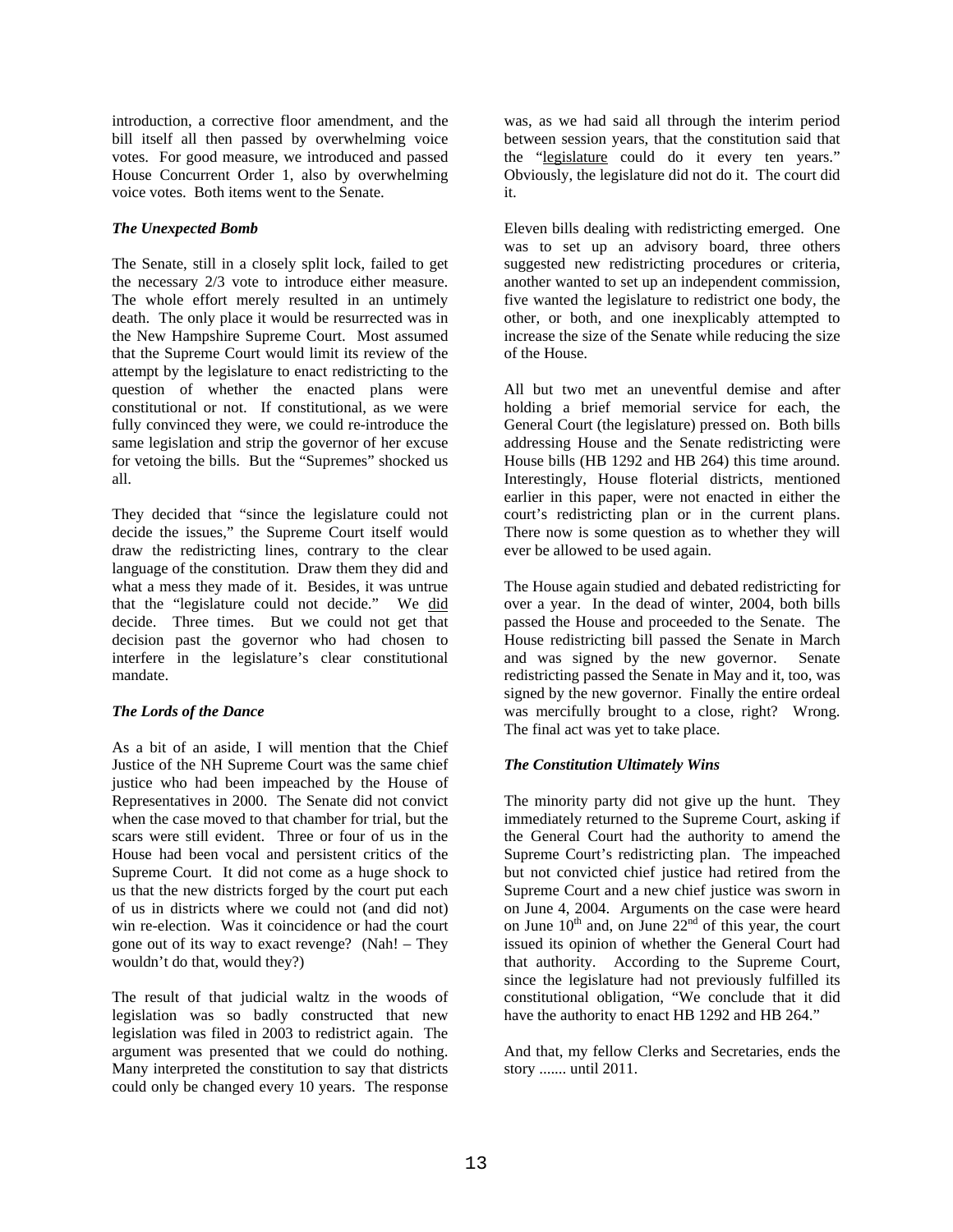

# **SHIFTING SANDS OF REDISTRICTING LAW**

By Tim Storey Senior Fellow, National Conference of State Legislatures (NCSL)

The 2000 redistricting cycle began unofficially in early 2001 when the United States Census Bureau began delivering what is known as the PL 94-171 data to state legislatures. The primary reason for taking the census is to comply with the U.S. Constitutional mandate for data needed to reapportion the 435 seats in the U.S. House of Representatives. With the PL 94-171 data in hand, states swiftly began to draw a seemingly infinite number of state legislative and congressional district plans to use in the first elections of the new decade. Eventually, state legislators adopted plans that were carefully crafted to satisfy a wide range of criteria including compliance with "one-person, one-vote," the federal Voting Rights Act and traditional redistricting principles such as compact and contiguous districts. In addition, legislators meticulously designed plans to further political goals without violating federal and state statutes. A couple of states, New Jersey and Virginia, had to draw plans for 2001 elections and almost all states had plans in place for the 2002 elections with the exception of Maine and Montana where redistricting is done prior to the 2004 election.

It is hard to declare that the 2000 redistricting cycle is over when there are still a handful of legal challenges pending, but all states have now held elections using new district lines for both congressional and legislative boundaries. However, a few lawsuits are still active. Following the 1990 census, successful court challenges to redistricting resulted in states redrawing lines well into the later part of the decade. There were even still cases pending against 1990s redistricting plans in the year 2000 when the new census was already underway. Barring additional surprises, it appears that the litigation of the 2000 redistricting is now winding down.

In this round of redistricting, well over 150 lawsuits were filed in at least 40 states challenging new plans adopted. Most of those challenges proved unsuccessful, and courts generally upheld legislative or commission plans. In a few cases, legislatures deadlocked, leaving the line drawing to courts, but

for the most part, states accomplished their constitutional duty to adopt new plans.

It should be noted that there are 12 states that give first and final authority for legislative redistricting to an entity other than the legislature. Idaho and Arizona were the last states to join this group - using a commission for the first time in the 2000 round of redistricting. There are pros and cons to removing the process from the traditional legislative process. And the record of accomplishment by commissions is inconsistent. The commissions vary greatly from state to state in terms of their make-up. Most of them include appointments made by legislative leaders. Six states employ a board or commission to draw and adopt a congressional plan.

Iowa conducts redistricting unlike any other state. Iowa does not put the task of drawing district boundaries in the hands of either a commission or the elected legislators. Instead nonpartisan legislative staff develops the plans which are then approved or rejected by the legislature. Furthermore, Iowa is unique in that the plans for the Iowa House and Senate as well as U.S. House districts are drawn without any political data or information such as the addresses of incumbents.

At a recent NCSL meeting in Savannah, Georgia, several redistricting attorneys and scholars reflected on the legal developments from the 2000 round of redistricting. The experts agreed that this round has not produced the same blockbuster Supreme Court opinions that were handed down in the 1990s. Primarily under the federal Voting Rights Act, numerous challenges resulted in a series of decisions from the high court throughout the 1990s.

That is not to imply that this cycle has been devoid of developments that may well affect the 2010 round of redistricting—only 5 years away. There have been a few significant developments in redistricting law stemming from legislative and court actions since 2000--including two U.S. Supreme Court decisions. A series of excerpts from the NCSL redistricting web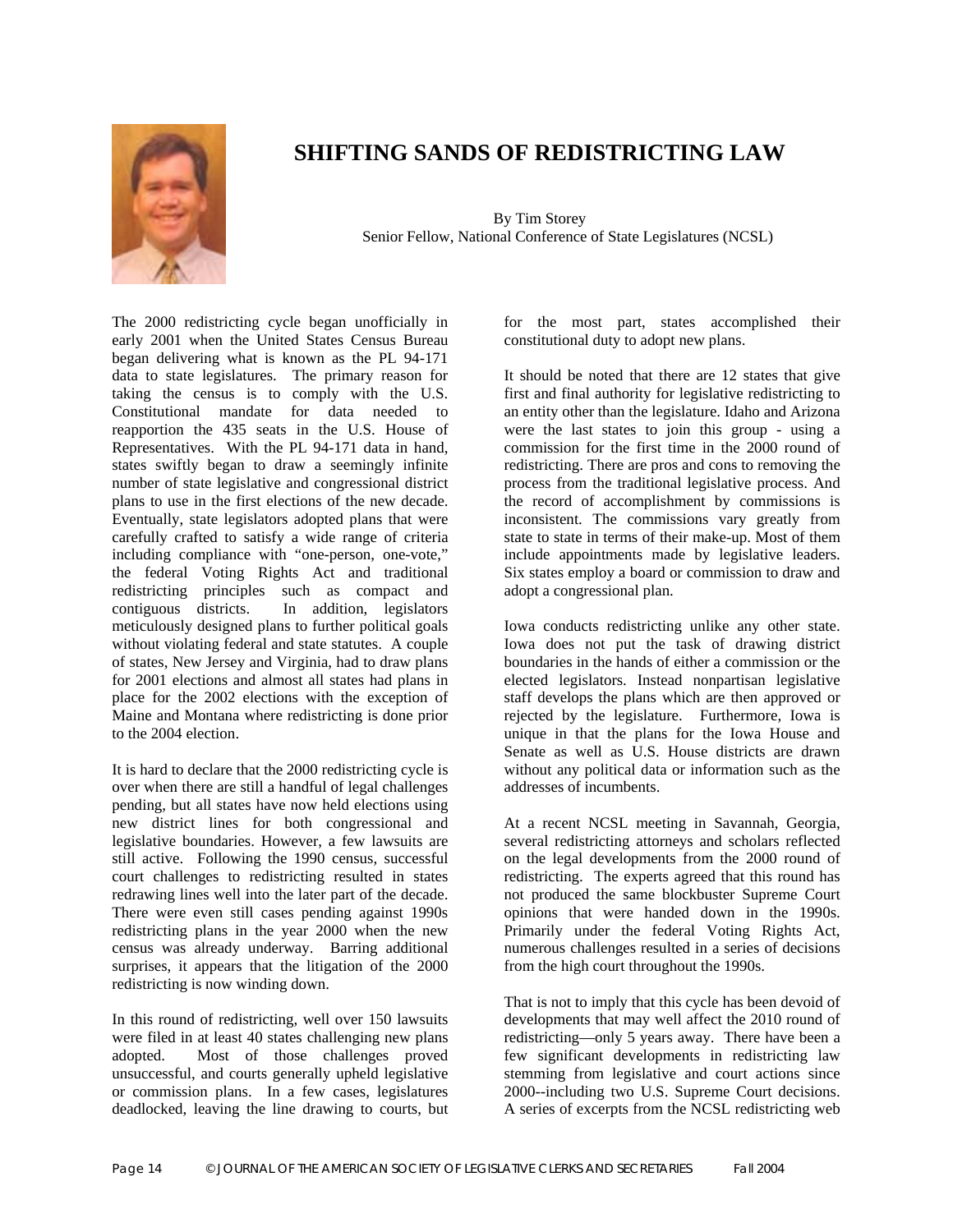publication, *Redistricting Cases: The 2000s* (graciously hosted by the Minnesota Senate and maintained by Minnesota Senate Counsel Peter Wattson), follows. These case summaries cover three key areas of redistricting law that have evolved in the past couple of years:

- Proving Discrimination **within** the 10 Percent Range
- Redistricting More than Once a Decade
- Partisan Gerrymandering

The web address for the full list of 2000 redistricting case summaries is --

http://maps.commissions.leg.state.mn.us/website/Cas eSum03/viewer.htm.

#### **Proving Discrimination Within the 10 Percent Range**

Despite the fact that some counselors were warning states that the assumed "safe harbor" of an overall plan deviation of less than 10% might not hold up, many states enacted legislative plans that were right at the 10% overall deviation. This passage appeared in NCSL's pre-redistricting publication *Redistricting Law 2000*.

States should not assume that any legislative districting plan having less than a 10 percent overall range is safe from successful challenge. Even if the Court is prepared to allow the states some leeway from redistricting perfection, now that the basic law of population equality is well established, it is unlikely that the justices would be unduly hesitant to strike down a plan having an overall range of less than 10 percent if a challenger were to succeed in raising a suspicion that the plan was not a good faith effort overall or that there was something suspect about the districts involved.<sup>[1](#page-15-0)</sup>

A relatively high mean deviation, even within the context of an overall range of less than 10 percent, may make it easier for a challenger to meet the burden of establishing an equal protection violation.<sup>2</sup>

Plaintiffs filed several cases on this front including prominent ones in New York and Georgia. In Georgia, the federal court overturned the state's legislative plans.

#### *New York*

*Rodriguez v. Pataki*, No. 02 Civ. 0618; *Allen v. Pataki*, No. 02 Civ. 3239 (S.D. N.Y. Mar. 15, 2004), *aff'd* 543 U.S. \_\_\_\_ (Nov. 29, 2004) (No. 04-218) (mem.)

Plaintiffs challenged various New York State Senate districts enacted in 2002, some as violations of the Equal Protection Clause of the Fourteenth Amendment to the U.S. Constitution and some as violations of § 2 of the Voting Rights Act of 1965. One group of plaintiff-interveners challenged a Senate district and another challenged the  $17<sup>th</sup>$ Congressional District as violating § 2 of the Voting Rights Act. A three-judge district court dismissed all the challenges.

Plaintiffs alleged that the 2002 Senate plan violated the "one person, one-vote" principle by overpopulating a contiguous cluster of 29 Senate districts in New York City and its northern suburbs and underpopulating all 24 districts to the north. (The nine Long Island districts all have populations nearly equal to the statewide mean.) Plaintiffs alleged that the cumulative effect was to give the "downstate" region approximately two-thirds of a district less than its share of the state's population warranted, while giving the "upstate" region two-thirds of a district more, thus depriving "downstate" residents of their fair share of representation. A three-judge district court ruled that the alleged malapportionment did not constitute invidious discrimination, because the 2002 Senate plan took account of legitimate districting principles, such as preserving the cores of existing districts and avoiding the pairing of incumbents.

 $\overline{a}$ 

<span id="page-15-0"></span> $\frac{1}{1}$ In **{**TA \s "Marylanders v. Schaefer" \c 1 \l "*Marylanders for Fair Representation Inc. v. Schaefer,* 849 F. Supp. 1022 (D. Md. 1994)"**}***Marylanders for Fair Representation Inc. v. Schaefer*, 849 F. Supp. 1022, 1032 (D. Md. 1994), the District Court stated its belief that "a plan with a maximum deviation below 10 percent could still be successfully challenged, with appropriate proof ... of an unconstitutional or irrational purpose." The Court rejected the argument that the 10 percent rule forecloses challenges to a plan and stated that there should be a remedy available for those whose votes are diluted by a lower than 10 percent plan that is adopted for

unconstitutional or irrational state policy purposes. *Id.* at 1033- 1034. The plaintiffs in this case, however, were unable to prove that the plan at issue, with a "maximum deviation" (overall range) of 9.84 percent, was for an illegitimate state purpose or objective.

<span id="page-15-1"></span><sup>2</sup> *Redistricting Law 2000*, 34-35.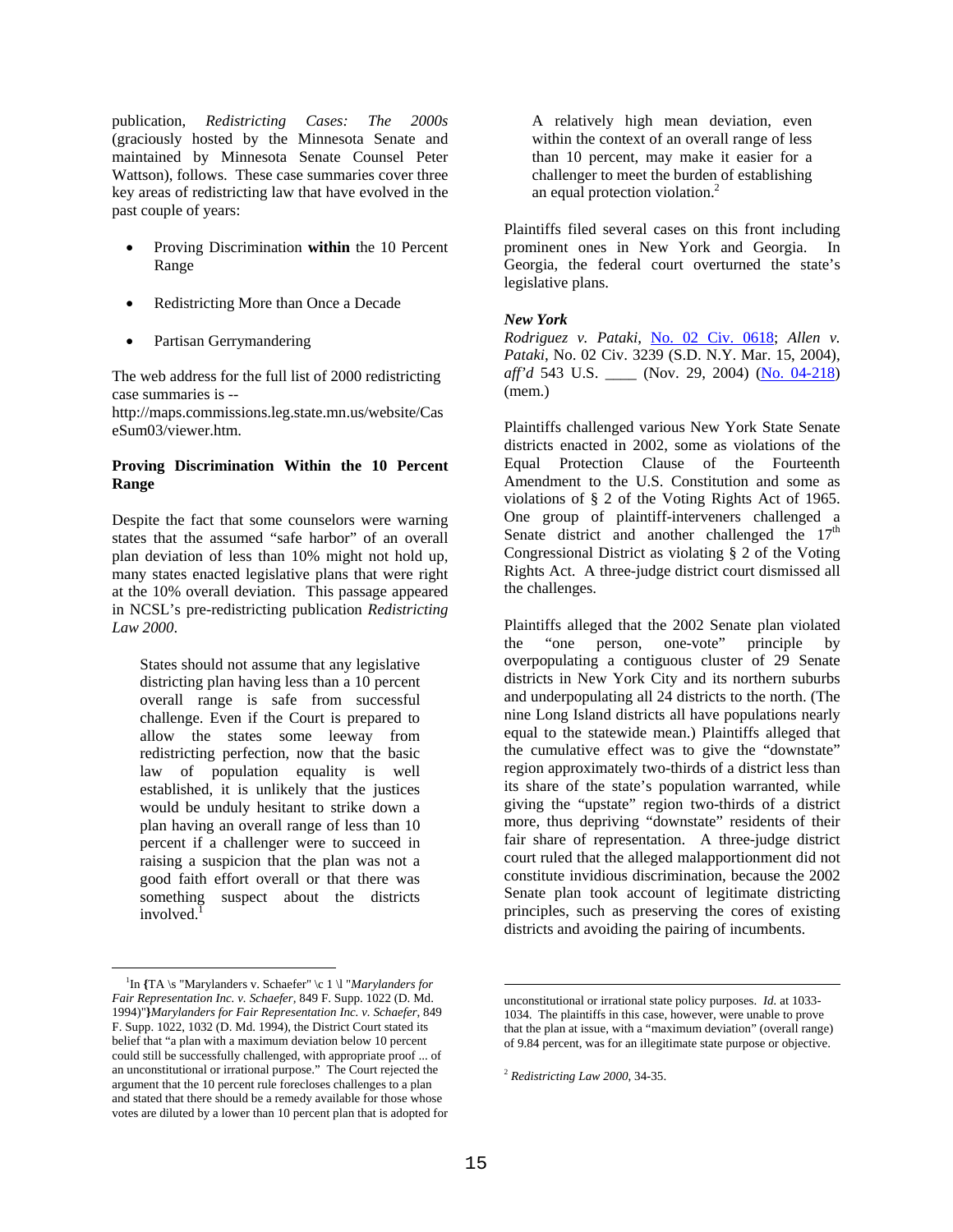#### *Georgia*

Larios v. Cox, No. 1:03-CV-693-CAP, 300 F. Supp.2d 1320 (N.D. Ga. Feb. 10, 2004), *appeal filed* No. 03-1413 (Apr. 9, 2004)

Plaintiffs challenged the 2001 congressional and House plans and the 2001 and 2002 Senate plans enacted by the Georgia General Assembly on various grounds. A three-judge federal district court upheld the congressional plan but struck down the legislative plans as a violation of the Equal Protection Clause of the Fourteenth Amendment to the U.S. Constitution. The order regarding the 2001 Senate plan was stayed pending preclearance of the plan. The overall range of both the 2001 House plan and the 2002 Senate plan was 9.98 percent, but the court found that the General Assembly had systematically underpopulated districts in rural south Georgia and inner-city Atlanta and overpopulated districts in the suburban areas north, east, and west of Atlanta in order to favor Democratic candidates and disfavor Republican candidates. The plans also systematically paired Republican incumbents while reducing the number of Democratic incumbents who were paired. The plans tended to ignore the traditional districting principles used in Georgia in previous decades, such as keeping districts compact, not allowing the use of point contiguity, keeping counties whole, and preserving the cores of prior districts.

The court set a deadline of March 1, 2004, for the General Assembly to submit new plans to the court.

*Larios v. Cox*, 306 F. Supp.2d 1212 (Mar. 1, 2004)

When the General Assembly failed to enact new plans by the March 1, 2004, deadline, the three-judge court appointed a Special Master to draw them.

*Larios v. Cox*, 306 F. Supp.2d 1214 (Mar. 2, 2004)

The court directed the Special Master to comply with the U.S. Constitution and §§ 2 and 5 of the Voting Rights Act, and "to apply Georgia's traditional redistricting principles of compactness, contiguity, minimizing the splits of counties, municipalities, and precincts, and recognizing communities of interest," but that protecting incumbents had no place in a plan formulated by a court. The court directed the Special Master to create only single-member districts in the Senate plan and to preserve the multi-member districts in the enjoined House plan only "where the multi-member districts are not tainted by the factors which rendered the previous plans unconstitutional, and only so long as their inclusion does not undermine the other guidelines we have already

enumerated." The court prohibited the Special Master and his experts and assistants from reviewing or analyzing political data.

*Larios v. Cox*, No. 1:03-CV-693-CAP (N.D. Ga. Mar. 15, 2004)

On March 15, 2004, the Special Master submitted his report and recommendation for two new plans: a Senate plan with an overall range of 1.91 percent and a House plan with an overall range of 1.95 percent, with the deviations randomly scattered across the state. The Special Master reported that his recommended plan had a number of majorityminority districts roughly proportional to minority voters' share of the voting-age population and more than in the benchmark plans. He reported that the districts were more compact than in the enjoined plans, made less use of water contiguity and touchpoint contiguity, and split fewer counties than the enjoined plans. The multi-member House districts in the enjoined plan were all replaced by single-member districts.

*Larios v. Cox*, \_\_\_ F. Supp.2d \_\_\_\_, 2004 WL 867768 (N.D. Ga. Apr. 15, 2004), *aff'd* 542 U.S.  $\frac{\text{[June 30, 2004)} }{\text{[No. 03-1413)} }$  (mem.)

The three-judge court approved the plan drawn by the Special Master, finding that it met the "one-person, one-vote" requirement of the Equal Protection Clause, the minority protection requirements of the Voting Rights Act, and was faithful to Georgia's traditional redistricting principles.

#### **Redistricting More than Once a Decade**

In several high-profile episodes, state legislatures revisited redistricting plans that had been used for 2002 elections and re-drew them in time for the 2004 elections. The litigation of these efforts resulted in different outcomes, and challenges in Texas are ongoing. In most of these cases, legislatures replaced plans promulgated by courts. The Colorado State Supreme Court struck down the legislature's attempt under state constitutional language, and the U.S. Supreme Court refused to take the case on appeal.

#### *Colorado*

*Salazar v. Davidson*, No. 03SA133 and *Davidson v. Salazar*, No. 03SA147 (Colo. Dec. 1. 2003), *cert. denied, Colorado General Assembly v. Salazar*, No. 03-1082 (U.S. June 7, 2004)

The Colorado Attorney General brought an original proceeding in the Colorado Supreme Court to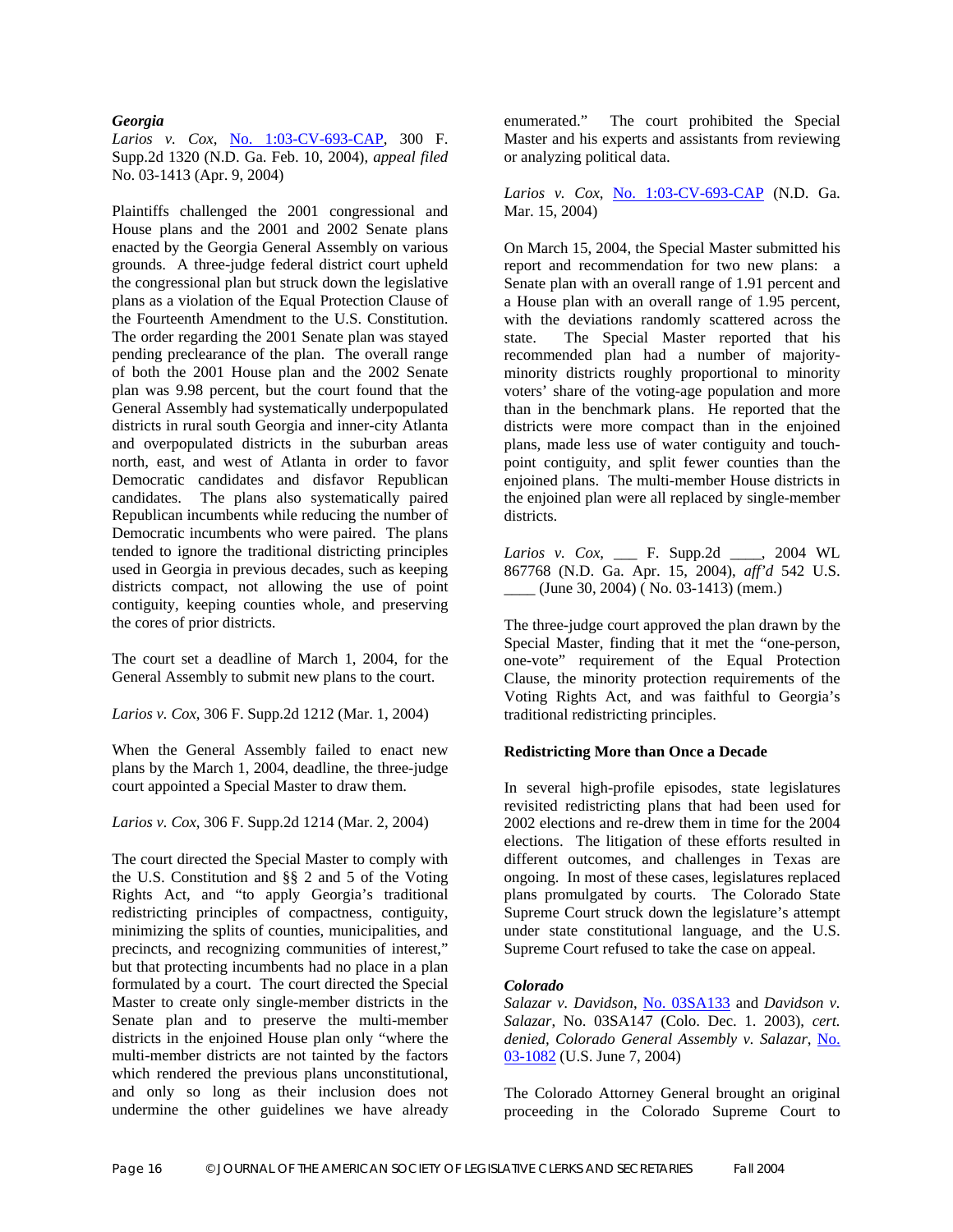challenge the constitutionality of Senate Bill 03-352, a congressional redistricting law enacted by the General Assembly to replace the court-ordered congressional districts used in the 2002 general election. The Court held the new law unconstitutional because the Colorado Constitution, Article V, § 44, requires the General Assembly to redistrict after each census and before the ensuing general election and does not allow redistricting at any other time. Because the General Assembly failed to redistrict during this constitutional window, it relinquished its authority to redistrict until after the 2010 census.

#### *Colorado General Assembly v. Salazar*, No. 03-1082 (U.S. June 7, 2004)

On June 7, 2004, the U.S. Supreme Court declined to grant certiorari, with Chief Justice Rehnquist and Justices Scalia and Thomas dissenting on the ground that Article I, § 4, of the U.S. Constitution may prevent a State from excluding its legislature from drawing congressional districts.

#### *New Hampshire*

*Petition of Bellow*, No. 2004-361 (N.H. June 22, 2004)

Petitioner alleged that, since the state constitution permits the legislature to redistrict only once every ten years, and since the legislature had failed to do so in time for the 2002 election, and the state Supreme Court had drawn the plan used in the 2002 election, the legislature had exceeded its constitutional authority by amending the court's redistricting plan in 2004. The court disagreed, holding that the legislature's 2004 amended plan was its one plan for the decade. The New Hampshire Supreme Court left the question of whether the amended plan violated "one-person, one-vote" requirements or the Voting Rights Act for further consideration by the trial court.

#### *Texas*

*Session v. Perry*, No. 2:03-CV-354, 298 F. Supp.2d 451 (E.D. Tex. Jan. 6, 2004), *vacated and remanded for further consideration in light of Vieth v. Jubelirer*, 543 U.S. \_\_\_\_\_ (Oct. 18, 2004) (No. 03-1391 et al.) (mem.)

The 2002 election for congressional seats was run under the plan adopted by the federal district court in *Balderas v. State*, No. 6:01-CV-158 (E.D. Tex. Nov. 14, 2001). In 2003, the Texas Legislature attempted to pass a new congressional plan during its regular session and two special sessions, and succeeded during its third special session, enacting H.B. No. 3,

Plan 1374C, on October 13, 2003. Plaintiffs alleged that Plan 1374C was invalid because "(1) Texas may not redistrict mid-decade; (2) the Plan unconstitutionally discriminates on the basis of race; (3) the Plan is an unconstitutional partisan gerrymander; and (4) various districts in Plan 1374C dilute the voting strength of minorities in violation of § 2 of theVoting Rights Act." The three-judge court rejected the challenges.

#### **Partisan Gerrymandering**

One of the most-watched cases by every elected lawmaker in the country this cycle came out of Pennsylvania. The U.S. Supreme Court agreed to hear a case alleging that Pennsylvania congressional districts were an unconstitutional *political* gerrymander. The high court eventually ruled in a 5- 4 decision that partisan gerrymandering was still permissible.

#### *Pennsylvania*

*Vieth v. Pennsylvania*, No. 1:CV-01-2439, 241 F. Supp.2d 478 (M.D. Pa. Jan. 24, 2003), *aff'd sub nom. Vieth v. Jubelirer*, No. 02-1580 (U.S. Apr. 28, 2004)

On April 18, 2002, the General Assembly enacted a new congressional plan, **HB 2545**, Act 34, which reduced the overall range of the plan from 19 persons to one person. On April 23, 2002, the court stayed its order of April 8, allowing Act 1 to be used for the 2002 election. It set a hearing for May 8, 2002, on the question of whether Act 34 should govern elections in 2004 and beyond.

On January 24, 2003, a three-judge court held that Act 34 met equal population requirements.

The three-judge court also held that the plan was not an unconstitutional partisan gerrymander, because plaintiffs had not alleged facts "indicating that they have been shut out of the political process." 241 F. Supp.2d at 484. The court noted that, even though the plan met equal population requirements, it "jettisons every other neutral non-discriminatory redistricting criteria that the Supreme Court has endorsed in one person-one vote cases." *Id.* at n.3.

*Vieth v. Jubelirer*, *No.* 02-1580, 541 U.S. \_\_\_\_ (Apr. 28, 2004)

The U.S. Supreme Court affirmed the judgment of the district court. Justice Scalia, joined by the Chief Justice, Justice O'Connor, and Justice Thomas,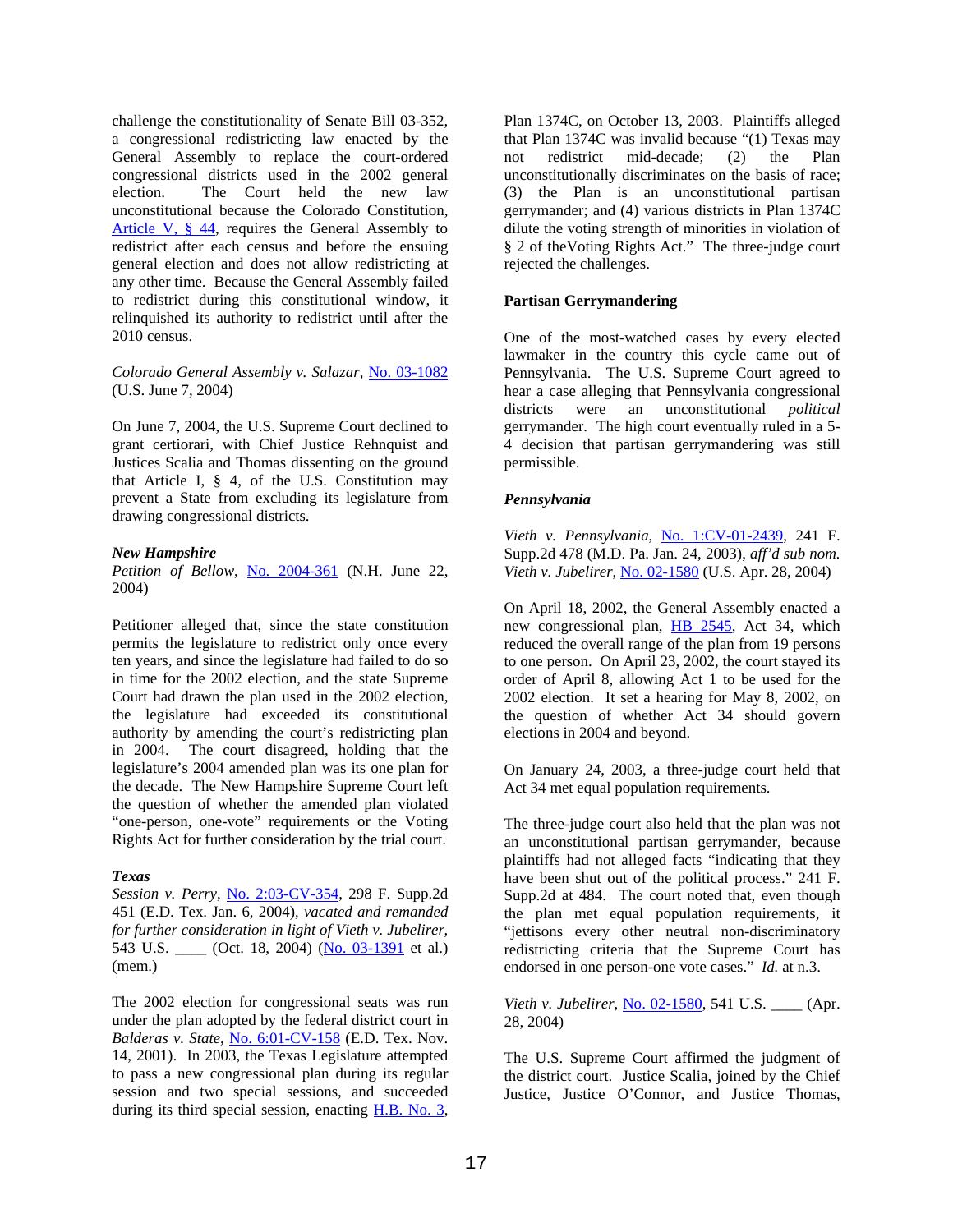concluded that political gerrymandering claims are nonjusticiable because no judicially discernible and manageable standards for adjudicating these claims exist. They would therefore overrule *Davis v. Bandemer*, 478 U.S. 109 (1986), in which the Court held that political gerrymandering claims are justiciable but could not agree on a standard for assessing them.

Justice Kennedy concurred in the judgment, agreeing that there are currently no manageable standards for measuring whether a political gerrymander burdens the representational rights of a party's voters, but not wanting to foreclose the possibility of finding a limited and precise rationale for correcting a proven constitutional violation. He suggested exploration of the First Amendment as a possible basis for analyzing a partisan gerrymander, looking for whether a redistricting plan burdens the representational rights of the complaining party's voters for reasons of ideology, beliefs, or political association.

Writing separately in dissent, Justices Stevens, Souter, and Breyer each proposed a different standard for adjudicating political gerrymandering claims. Justice Breyer suggested that the differing standards did not mean that no constitutional standard could be developed, but rather that they served to stimulate further discussion that might result in a majority agreeing on a standard in some future case.

#### **Conclusion**

While it may yet be too early to close the book on the 2000 redistricting cycle, that time is near. A few states including California are beginning to discuss redistricting reform, but major changes in the underlying process are unlikely. One big event that many states will need to follow closely is how Congress reviews Section 5 of the federal Voting Rights Act. Section 5 is the part of the Act that requires all or parts of 16 states to submit their redistricting plans (and all changes in voting laws) to the U.S. Department of Justice (or a federal court in D.C.) for approval before those plans can become law. Section 5 expires in mid-2007, so Congress must revisit the provision, and could mean changes to the sometimes controversial process.

Some of the smart states are actively working with the Census Bureau to prepare for 2010. It's not that far away.

*Note: Tim Storey is a Senior Fellow at NCSL specializing in elections and redistricting. He is indebted to Peter Wattson, Minnesota Senate Counsel, for his assistance in summarizing redistricting cases and helping with this article.*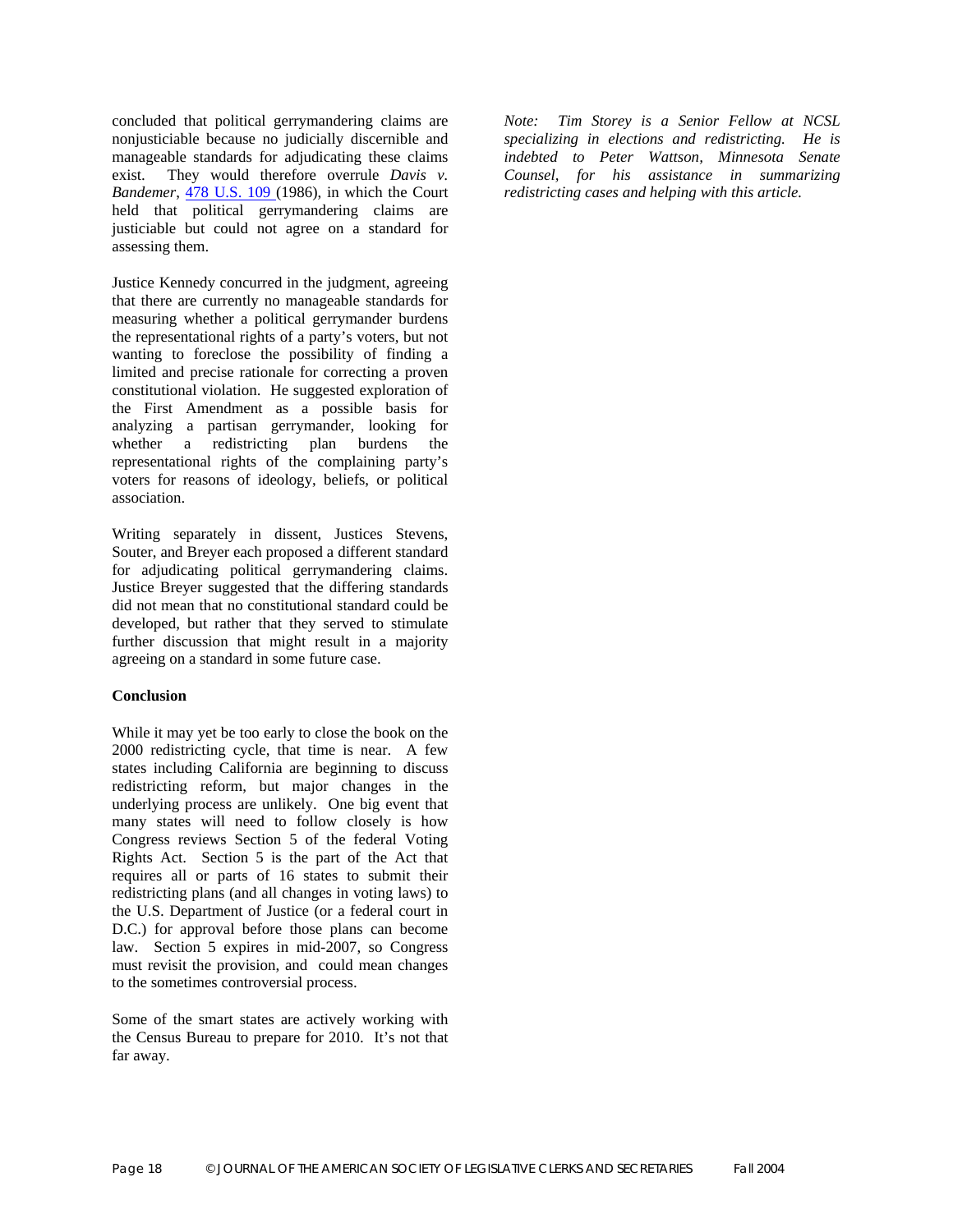

# **Book Review: Warren M. Billings'** *A LITTLE PARLIAMENT*

Reviewed by Jay Braxton, Procurement and Logistics Manager, Virginia House of Delegates

Virginia, on the cusp of its tenth anniversary, was having its share of growing pains. Death and disease still ravaged the colony. Relations with the Native Americans continued to be tenuous at best. Keeping the colony solvent was becoming an ever increasing problem. Martial law, which had governed the settlement since 1607, had yielded no tangible benefits. To save the colony, a new direction was needed. That new direction would come through the formation of a government where the colonists would have a more active role in making the decisions that affected their daily lives. This new approach would become the first representative body in the new world – the General Assembly of Virginia.

*A Little Parliament,* by Warren M. Billings tells the story of the formation and evolution of the General Assembly of Virginia in the seventeenth century. Billings, who has extensively researched the period, lays out the events that necessitated the need for representative government. He also provides representative government. fascinating insight on the key figures who shaped not only that first meeting in Jamestown, but also those who laid the groundwork for many of the practices and traditions that remain the cornerstone of legislative procedure. He also shows how the settlers, taking cues from British social and legislative customs, formed their own "little parliament" in the New World.

Billings tells of Sir Edwin Sandys, treasurer of the Virginia Company, who laid out his plans for the total restructuring of the settlement in a series of papers. These papers, one called the "Great Charter," set the colony on its new course. The Great Charter authorized a governor-general and council of state to handle all the administrative functions of the colony. It also gave the governor the authority to convene a general assembly with "free power to treat, consult and conclude…"

On July 30, 1619, the governor, six councilors, and twenty-two burgesses convened at Jamestown. After organizing, they amended the Great Charter and acted on such issues as tobacco prices, contracts with servants, and Indian affairs. The governor then adjourned this assembly a week into that first session,

due to the intense heat and ill health of some of its members.

Billings' work presents a fascinating history of the General Assembly of Virginia and the development of representative government in the colonies, and for that reason alone is an interesting and informative read. But members of the American Society of Legislative Clerks and Secretaries will enjoy Billings' work for another reason, and that is the special attention he gives to the development of the office of Clerk.

Instrumental in the organization of that first General Assembly was John Pory, a former member of the House of Commons who had been appointed Secretary of the Colony in 1618. Pory, as Billings writes, "…possessed a practical understanding of legislative organization and procedures that he could teach others to use in the fledgling assembly." In addition to keeping a record of the proceedings, Pory prepared the legislative agenda, drafted bills, and read acts aloud before they became law. It was Pory who brought from Parliament the custom of giving each proposed act three readings before final passage.

Pory was named Speaker, but it remains unclear as to why he was given this title since, according to his journal of the first proceedings, he handled the secretarial and clerical tasks of the assembly. These tasks originated in Parliament and were assigned to "two principal Clerks of the Parliament…who…enroll[ed] all the Pleas and business of the Parliament."

The role of clerk became one of the most sought after duties in the assembly. Political patronage played a role in being appointed, but the most important qualifications were, according to Billings, "literacy and familiarity with clerical duties." Some clerks gained the necessary skills by reading a clerk's manual such as William West's *Symboleographie*. Some trained for their role as clerk before leaving England. Others came to the position after having careers in commerce. Once appointed, Clerks were paid in tobacco, given the title "clerk of the Assembly," and had the ability to influence the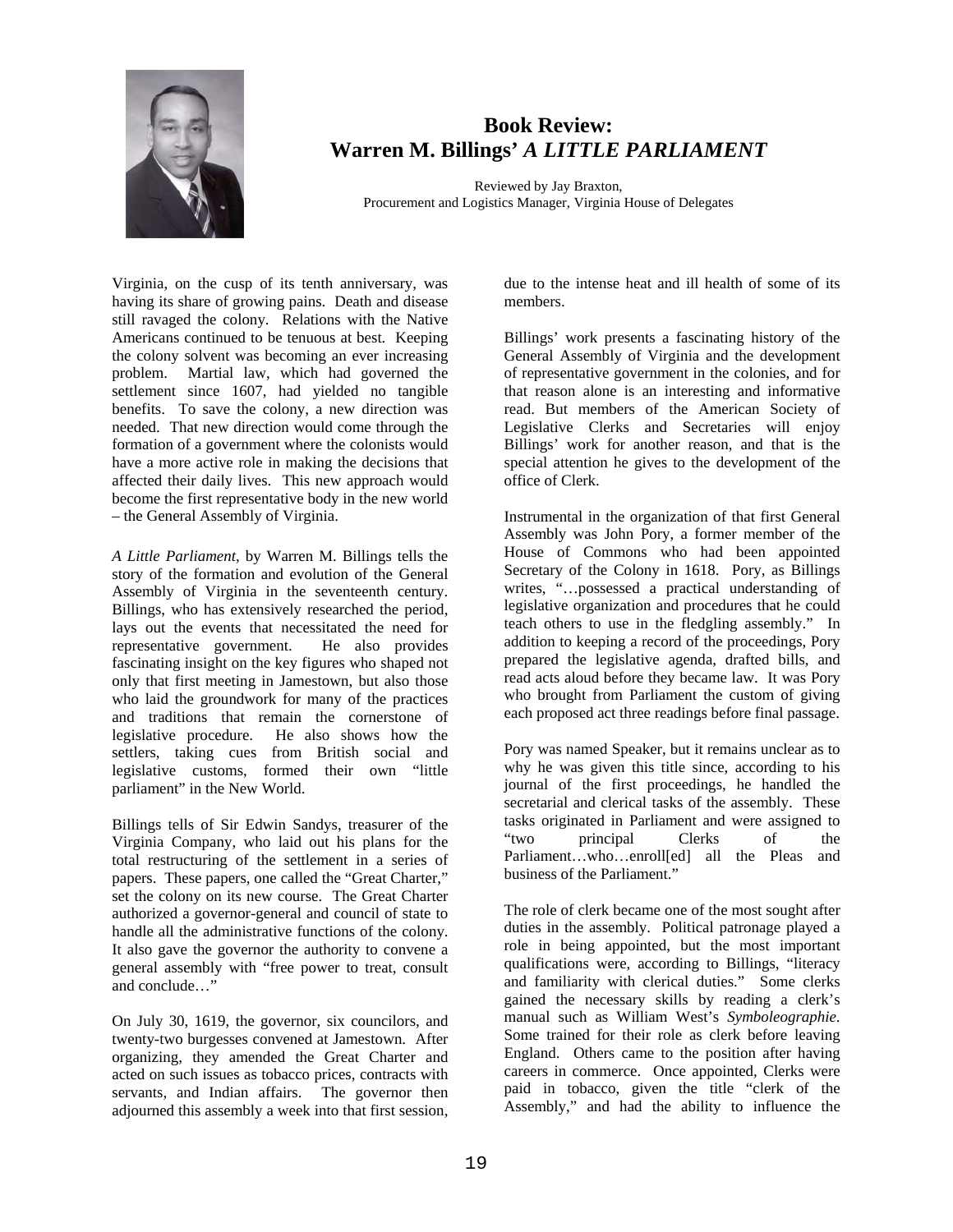direction of the colony, just by their proximity to the Colony's leadership.

From its earliest days, the office of clerk has epitomized the concept that is today called multitasking. Clerks not only served the House of Burgesses, but they also clerked for the Council of State and acted as clerk of the General Court. Clerks did not have to take an oath of allegiance. Without taking an oath, clerks were not sworn to protect the rights and privileges of anybody and had free reign to create mischief or report confidential information.

After political interference and an attempt to undermine the burgesses by the governor, the House of Burgesses determined a need for its own clerk, one that would not sit with the Council of State and who answered only to the House.

The first Clerks of the House of Burgesses referred to themselves as either "clerk of the house," "clerk of the burgesses," or "clerk of the assembly" and patterned themselves after their counterparts in Parliament. Later they would have their own procedural manuals in place, outlining their job duties and the rules and traditions of the body. Billings notes that there were three differences between the Virginia clerks and their English models. The Virginia clerks employed fewer assistants, they were elected by the burgesses and not appointed by the governor, and they were the keepers of all of the legislative documents of the colony.

Billings shares how early clerks were instrumental in the evolution of the legislative process due to their diligence in keeping journals, their institutional memory, and their education of the burgesses in the traditions and privileges of its House.

*A Little Parliament* goes on to outline the evolution of the role of the Speaker and the burgesses and how they were elected and learned to become lawmakers. Billings tells of where they received their inspiration and guidance to lead the colony despite no formal training in law or parliamentary procedure and how the offices paralleled their English counterparts. He sheds light on the Assembly's search for a new Capitol. Finally, Billings writes about "the art and mystery of legislation," where he discusses how bills became laws, a process that remains remarkably similar today to its origins almost 400 years ago.

Billings seems completely enthralled with his subject matter and it comes across in his writing. The interesting anecdotes and background information on the key figures in the founding of the General Assembly make for great character studies. The attention he gives to the importance of the role of the Clerk and the Clerk's duties in the early assemblies provides another interesting facet to the book. One does not have to love history to appreciate Billings' work. Anyone with a love for the legislature and the legislative process will find *A Little Parliament* a fascinating and worthwhile read.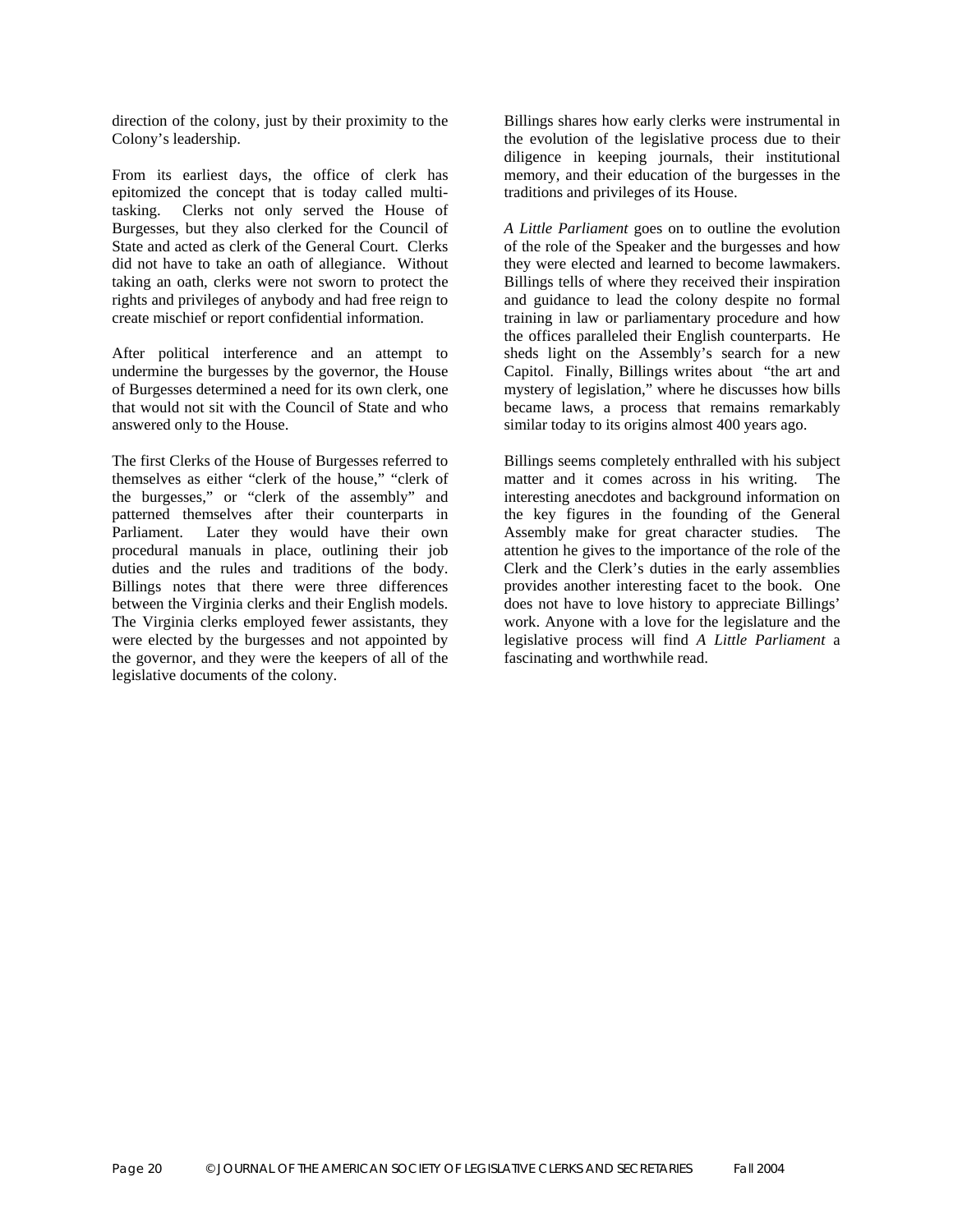# **PROFESSIONAL JOURNAL INDEX**

## 1997 – 2004

## **Administration**

| Fall   | 1997 | Boulter, David E. | Strategic Planning and Performance Budgeting: A New<br>Approach to Managing Maine State Government |
|--------|------|-------------------|----------------------------------------------------------------------------------------------------|
| Spring | 2001 | Carey, Patti B.   | Understanding the Four Generations in Today's Workplace                                            |
| Spring | 2001 | Henderson, Dave   | Personnel Policies in the Legislative Environment                                                  |
| Summer | 2000 | Jones, Janet E.   | RFP: A Mission Not Impossible                                                                      |
| Spring | 1998 | Larson, David     | Legislative Oversight of Information Systems                                                       |
| Fall   | 1995 | Rudnicki, Barbara | Criticism                                                                                          |
|        |      |                   |                                                                                                    |

**ASLCS**

Summer 2000 Burdick, Edward A. *A History of ASLCS* 

## **Case Studies**

| Fall   | 2003 | Bailey, Mathew S.   | The Will of the People: Arizona's Legislative Process                                                           |
|--------|------|---------------------|-----------------------------------------------------------------------------------------------------------------|
| Summer | 2000 | Clemens and Schuler | The Ohio Joint Select Committee Process                                                                         |
| Fall   | 2003 | Cosgrove, Thomas J. | First-Term Speakers in a Divided Government                                                                     |
| Spring | 1996 | Dwyer, John F.      | Iowa Senate's Management of Its Telephone Records Is<br><b>Upheld by State Supreme Court</b>                    |
| Fall   | 2003 | Gray, LaToya        | Virginia's Judicial Selection Process                                                                           |
| Spring | 2003 | Howe, Jerry         | Judicial Selection: An Important Process                                                                        |
| Fall   | 2002 | Jamerson, Bruce F.  | Interpreting the Rules: Speaker's Resignation Challenges                                                        |
| Fall   | 2003 | Morales, Michelle   | I Will Survive: One Bill's Journey Through the Arizona<br>Legislature                                           |
| Fall   | 1995 | Phelps, John B.     | Publishing Procedural Rulings in the Florida House of<br>Representatives                                        |
| Fall   | 2004 | Spaw, Patsy         | Congressional Redistricting, Texas Style                                                                        |
| Fall   | 2001 | Tedcastle, Ted      | High Noon at the Tallahassee Corral                                                                             |
| Spring | 1998 | Todd, Tom           | Nebraska's Unicameral Legislature: A Description and Some<br>Comparisons with Minnesota's Bicameral Legislature |
| Fall   | 2004 | Winter, Steve       | The New Hampshire Redistricting Follies                                                                         |

## **Historic Preservation**

| Fall | 1995 Mauzy, David B.  | Restoration of the Texas Capitol                        |
|------|-----------------------|---------------------------------------------------------|
| Fall | 2001 Wooton, James E. | Preservation and Progress at the Virginia State Capitol |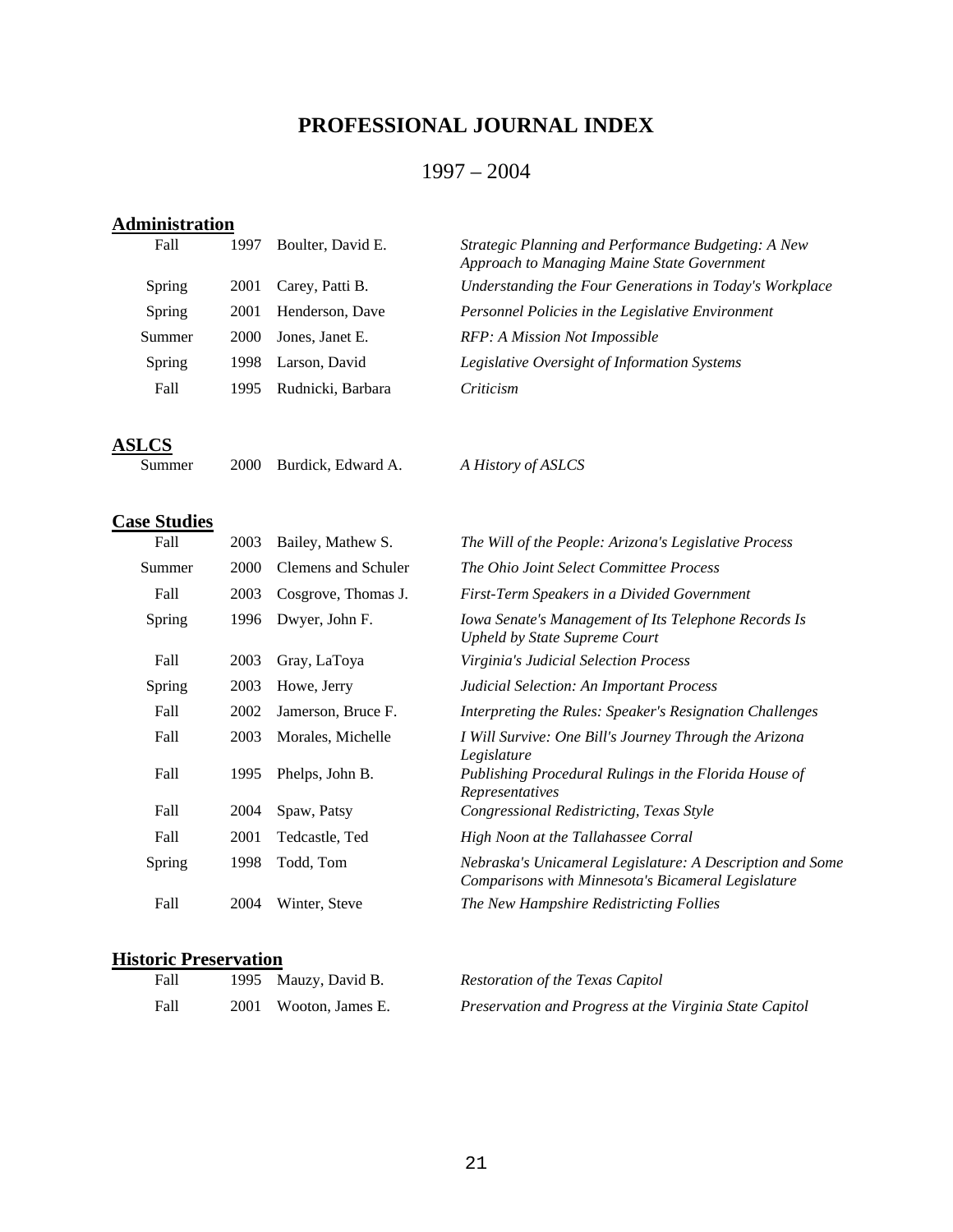# **International**

| Fall   | 2000 | Grove, Russell D.    | The Role of the Clerk in an Australian State Legislature                                                                                |
|--------|------|----------------------|-----------------------------------------------------------------------------------------------------------------------------------------|
| Fall   | 2000 | Law, K.S.            | The Role of the Clerk to the Legislative Council of the Hong<br>Kong Special Administrative Region of the People's Republic<br>of China |
| Spring | 2004 | MacMinn, E. George   | The Westminster System - Does It Work in Canada?                                                                                        |
| Fall   | 2000 | Pretorius, Pieter    | The Role of the Secretary of a South African Provincial<br>Legislature                                                                  |
| Spring | 2002 | Schneider, Donald J. | <b>Emerging Democracies</b>                                                                                                             |

## **Miscellaneous**

| Summer | 1999        | Arinder, Max K.       | Planning and Designing Legislatures of the Future                                                                            |
|--------|-------------|-----------------------|------------------------------------------------------------------------------------------------------------------------------|
| Fall   | <b>2000</b> | Arinder, Max K.       | Back to the Future: Final Report on Planning and<br>Designing Legislatures of the Future                                     |
| Winter | <b>2000</b> | Drage, Jennifer       | Initiative, Referendum, and Recall: The Process                                                                              |
| Spring | 1996        | O'Donnell, Patrick J. | A Unicameral Legislature                                                                                                     |
| Spring | 1998        | Pound, William T.     | The Evolution of Legislative Institutions: An<br><b>Examination of Recent Developments in State</b><br>Legislatures and NCSL |
| Fall   | 2000        | Rosenthal, Alan       | A New Perspective on Representative Democracy:<br>What Legislatures Have to Do                                               |
| Fall   | 1995        | Snow, Willis P.       | Democracy as a Decision-Making Process: A<br><b>Historical Perspective</b>                                                   |

## **Process**

| Fall          | 1996 | Burdick, Edward A.   | Committee of the Whole: What Role Does It Play in<br>Today's State Legislatures?                           |
|---------------|------|----------------------|------------------------------------------------------------------------------------------------------------|
| Spring        | 2003 | Clapper, Thomas      | How State Legislatures Communicate with the Federal<br>Government                                          |
| Spring        | 2004 | Dunlap, Matthew      | My Roommate Has a Mohawk and a Spike Collar:<br>Legislative Procedure in the Age of Term Limits            |
| Winter        | 2000 | Edwards, Virginia A. | A History of Prefiling in Virginia                                                                         |
| <b>Spring</b> | 2002 | Erickson and Barilla | Legislative Powers to Amend a State Constitution                                                           |
| Spring        | 2001 | Erickson and Brown   | Sources of Parliamentary Procedure: A New<br>Precedence for Legislatures                                   |
| Summer        | 1999 | Erickson, Brenda     | Remote Voting in Legislatures                                                                              |
| Spring        | 2004 | James, Steven T.     | The Power of the Executive vs. Legislature $-$ Court<br><b>Cases and Parliamentary Procedure</b>           |
| Spring        | 1997 | Jones, Jerry G.      | Legislative Powers and Rules of Procedure: Brinkhaus<br>v. Senate of the State of Louisiana                |
| Spring        | 1998 | King, Betty          | Making Tradition Relevant: A History of the Mason's<br>Manual of Legislative Procedure Revision Commission |
| Fall          | 2002 | Maddrea, B. Scott    | Committee Restructuring Brings Positive Changes to<br>the Virginia House                                   |
| Fall          | 1997 | Mayo, Joseph W.      | Rules Reform                                                                                               |